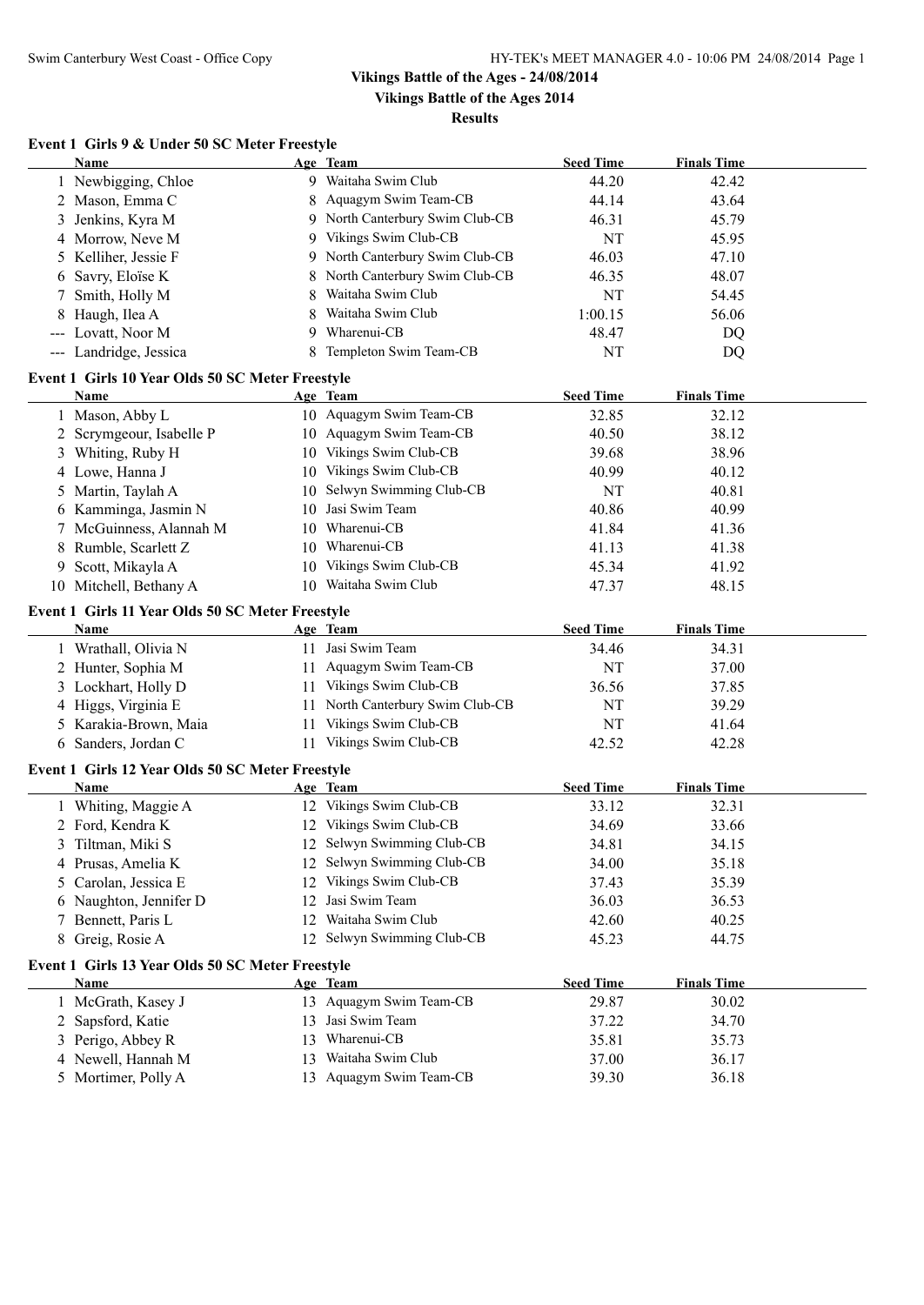| Age Team<br><b>Seed Time</b><br><b>Finals Time</b><br>Name<br>13 Selwyn Swimming Club-CB<br>6 McClure, Sarah M<br>38.24<br>36.61<br>Event 1 Women 14 & Over 50 SC Meter Freestyle<br><b>Seed Time</b><br><b>Finals Time</b><br>Age Team<br>Name<br>14 Aquagym Swim Team-CB<br>29.01<br>1 In, Eugene<br>29.47<br>15 Jasi Swim Team<br>2 Wilson, Alexandra L<br>30.67<br>30.66<br>15 Wharenui-CB<br>3 Treacy, Ella G<br>31.30<br>30.70<br>15 Wharenui-CB<br>4 Wilding, Annabelle M<br>32.24<br>31.20<br>5 Hendren, Caitlin A<br>16 Jasi Swim Team<br>30.68<br>31.40<br>6 Godsell, Beth R<br>14 Vikings Swim Club-CB<br>34.13<br>34.27<br>33 North Canterbury Swim Club-CB<br>7 Wilkes, Jenny<br>44.27<br>44.92<br>--- Evans, Celine A<br>Qeii Swim Club Inc-CB<br>30.05<br>16<br>DQ<br>Event 1 Boys 9 & Under 50 SC Meter Freestyle<br><b>Seed Time</b><br><b>Finals Time</b><br><b>Name</b><br>Age Team<br>9 Wharenui-CB<br>1 Bridgman, Daniel Z<br>40.16<br>37.54<br>Waitaha Swim Club<br>2 Renata-Henare, George z<br>50.54<br>45.47<br>9 Aquagym Swim Team-CB<br>3 Aikawa, Oliver H<br>45.51<br>45.49<br>9 North Canterbury Swim Club-CB<br>4 Woelders, Charles H<br>NT<br>46.91<br>9 Waitaha Swim Club<br>Smith, Benjamin J<br>54.88<br>47.69<br>5<br>6 Patterson, Matthew C<br>9 Vikings Swim Club-CB<br>49.35<br>48.11<br>9 Waitaha Swim Club<br>7 Newell, George C<br>50.21<br>49.59<br>Event 1 Boys 10 Year Olds 50 SC Meter Freestyle<br>Age Team<br><b>Seed Time</b><br><b>Finals Time</b><br><b>Name</b><br>10 Waitaha Swim Club<br>1 Knowles, Zachary E<br>35.65<br>35.19<br>10 North Canterbury Swim Club-CB<br>39.21<br>2 Graham, Wills C<br>36.68<br>10 Selwyn Swimming Club-CB<br>3 Van Tuinen, Xavier J<br>41.44<br>42.13<br>10 Aquagym Swim Team-CB<br>4 Reid, Zander M<br>44.27<br>44.07<br>Event 1 Boys 11 Year Olds 50 SC Meter Freestyle<br><b>Seed Time</b><br>Name<br>Age Team<br><b>Finals Time</b><br>11 Wharenui-CB<br>1 Baker, Zac Z<br>29.85<br>29.84<br>11 Vikings Swim Club-CB<br>2 MacGibbon, Thomas J<br>32.20<br>31.50<br>11 Vikings Swim Club-CB<br>3 McKenzie, Lochlan J<br>33.68<br>33.10<br>Aquagym Swim Team-CB<br>4 Reid, Clay W<br>40.25<br>38.43<br>11-<br>11 Selwyn Swimming Club-CB<br>5 Edwards, Ieuan W<br>46.62<br>44.88 |
|------------------------------------------------------------------------------------------------------------------------------------------------------------------------------------------------------------------------------------------------------------------------------------------------------------------------------------------------------------------------------------------------------------------------------------------------------------------------------------------------------------------------------------------------------------------------------------------------------------------------------------------------------------------------------------------------------------------------------------------------------------------------------------------------------------------------------------------------------------------------------------------------------------------------------------------------------------------------------------------------------------------------------------------------------------------------------------------------------------------------------------------------------------------------------------------------------------------------------------------------------------------------------------------------------------------------------------------------------------------------------------------------------------------------------------------------------------------------------------------------------------------------------------------------------------------------------------------------------------------------------------------------------------------------------------------------------------------------------------------------------------------------------------------------------------------------------------------------------------------------------------------------------------------------------------------------------------------------------------------------------------------------------------------------------------------------------------------------------------------------------------------------------------------------------------------------------------------------------------------------------------------------|
|                                                                                                                                                                                                                                                                                                                                                                                                                                                                                                                                                                                                                                                                                                                                                                                                                                                                                                                                                                                                                                                                                                                                                                                                                                                                                                                                                                                                                                                                                                                                                                                                                                                                                                                                                                                                                                                                                                                                                                                                                                                                                                                                                                                                                                                                        |
|                                                                                                                                                                                                                                                                                                                                                                                                                                                                                                                                                                                                                                                                                                                                                                                                                                                                                                                                                                                                                                                                                                                                                                                                                                                                                                                                                                                                                                                                                                                                                                                                                                                                                                                                                                                                                                                                                                                                                                                                                                                                                                                                                                                                                                                                        |
|                                                                                                                                                                                                                                                                                                                                                                                                                                                                                                                                                                                                                                                                                                                                                                                                                                                                                                                                                                                                                                                                                                                                                                                                                                                                                                                                                                                                                                                                                                                                                                                                                                                                                                                                                                                                                                                                                                                                                                                                                                                                                                                                                                                                                                                                        |
|                                                                                                                                                                                                                                                                                                                                                                                                                                                                                                                                                                                                                                                                                                                                                                                                                                                                                                                                                                                                                                                                                                                                                                                                                                                                                                                                                                                                                                                                                                                                                                                                                                                                                                                                                                                                                                                                                                                                                                                                                                                                                                                                                                                                                                                                        |
|                                                                                                                                                                                                                                                                                                                                                                                                                                                                                                                                                                                                                                                                                                                                                                                                                                                                                                                                                                                                                                                                                                                                                                                                                                                                                                                                                                                                                                                                                                                                                                                                                                                                                                                                                                                                                                                                                                                                                                                                                                                                                                                                                                                                                                                                        |
|                                                                                                                                                                                                                                                                                                                                                                                                                                                                                                                                                                                                                                                                                                                                                                                                                                                                                                                                                                                                                                                                                                                                                                                                                                                                                                                                                                                                                                                                                                                                                                                                                                                                                                                                                                                                                                                                                                                                                                                                                                                                                                                                                                                                                                                                        |
|                                                                                                                                                                                                                                                                                                                                                                                                                                                                                                                                                                                                                                                                                                                                                                                                                                                                                                                                                                                                                                                                                                                                                                                                                                                                                                                                                                                                                                                                                                                                                                                                                                                                                                                                                                                                                                                                                                                                                                                                                                                                                                                                                                                                                                                                        |
|                                                                                                                                                                                                                                                                                                                                                                                                                                                                                                                                                                                                                                                                                                                                                                                                                                                                                                                                                                                                                                                                                                                                                                                                                                                                                                                                                                                                                                                                                                                                                                                                                                                                                                                                                                                                                                                                                                                                                                                                                                                                                                                                                                                                                                                                        |
|                                                                                                                                                                                                                                                                                                                                                                                                                                                                                                                                                                                                                                                                                                                                                                                                                                                                                                                                                                                                                                                                                                                                                                                                                                                                                                                                                                                                                                                                                                                                                                                                                                                                                                                                                                                                                                                                                                                                                                                                                                                                                                                                                                                                                                                                        |
|                                                                                                                                                                                                                                                                                                                                                                                                                                                                                                                                                                                                                                                                                                                                                                                                                                                                                                                                                                                                                                                                                                                                                                                                                                                                                                                                                                                                                                                                                                                                                                                                                                                                                                                                                                                                                                                                                                                                                                                                                                                                                                                                                                                                                                                                        |
|                                                                                                                                                                                                                                                                                                                                                                                                                                                                                                                                                                                                                                                                                                                                                                                                                                                                                                                                                                                                                                                                                                                                                                                                                                                                                                                                                                                                                                                                                                                                                                                                                                                                                                                                                                                                                                                                                                                                                                                                                                                                                                                                                                                                                                                                        |
|                                                                                                                                                                                                                                                                                                                                                                                                                                                                                                                                                                                                                                                                                                                                                                                                                                                                                                                                                                                                                                                                                                                                                                                                                                                                                                                                                                                                                                                                                                                                                                                                                                                                                                                                                                                                                                                                                                                                                                                                                                                                                                                                                                                                                                                                        |
|                                                                                                                                                                                                                                                                                                                                                                                                                                                                                                                                                                                                                                                                                                                                                                                                                                                                                                                                                                                                                                                                                                                                                                                                                                                                                                                                                                                                                                                                                                                                                                                                                                                                                                                                                                                                                                                                                                                                                                                                                                                                                                                                                                                                                                                                        |
|                                                                                                                                                                                                                                                                                                                                                                                                                                                                                                                                                                                                                                                                                                                                                                                                                                                                                                                                                                                                                                                                                                                                                                                                                                                                                                                                                                                                                                                                                                                                                                                                                                                                                                                                                                                                                                                                                                                                                                                                                                                                                                                                                                                                                                                                        |
|                                                                                                                                                                                                                                                                                                                                                                                                                                                                                                                                                                                                                                                                                                                                                                                                                                                                                                                                                                                                                                                                                                                                                                                                                                                                                                                                                                                                                                                                                                                                                                                                                                                                                                                                                                                                                                                                                                                                                                                                                                                                                                                                                                                                                                                                        |
|                                                                                                                                                                                                                                                                                                                                                                                                                                                                                                                                                                                                                                                                                                                                                                                                                                                                                                                                                                                                                                                                                                                                                                                                                                                                                                                                                                                                                                                                                                                                                                                                                                                                                                                                                                                                                                                                                                                                                                                                                                                                                                                                                                                                                                                                        |
|                                                                                                                                                                                                                                                                                                                                                                                                                                                                                                                                                                                                                                                                                                                                                                                                                                                                                                                                                                                                                                                                                                                                                                                                                                                                                                                                                                                                                                                                                                                                                                                                                                                                                                                                                                                                                                                                                                                                                                                                                                                                                                                                                                                                                                                                        |
|                                                                                                                                                                                                                                                                                                                                                                                                                                                                                                                                                                                                                                                                                                                                                                                                                                                                                                                                                                                                                                                                                                                                                                                                                                                                                                                                                                                                                                                                                                                                                                                                                                                                                                                                                                                                                                                                                                                                                                                                                                                                                                                                                                                                                                                                        |
|                                                                                                                                                                                                                                                                                                                                                                                                                                                                                                                                                                                                                                                                                                                                                                                                                                                                                                                                                                                                                                                                                                                                                                                                                                                                                                                                                                                                                                                                                                                                                                                                                                                                                                                                                                                                                                                                                                                                                                                                                                                                                                                                                                                                                                                                        |
|                                                                                                                                                                                                                                                                                                                                                                                                                                                                                                                                                                                                                                                                                                                                                                                                                                                                                                                                                                                                                                                                                                                                                                                                                                                                                                                                                                                                                                                                                                                                                                                                                                                                                                                                                                                                                                                                                                                                                                                                                                                                                                                                                                                                                                                                        |
|                                                                                                                                                                                                                                                                                                                                                                                                                                                                                                                                                                                                                                                                                                                                                                                                                                                                                                                                                                                                                                                                                                                                                                                                                                                                                                                                                                                                                                                                                                                                                                                                                                                                                                                                                                                                                                                                                                                                                                                                                                                                                                                                                                                                                                                                        |
|                                                                                                                                                                                                                                                                                                                                                                                                                                                                                                                                                                                                                                                                                                                                                                                                                                                                                                                                                                                                                                                                                                                                                                                                                                                                                                                                                                                                                                                                                                                                                                                                                                                                                                                                                                                                                                                                                                                                                                                                                                                                                                                                                                                                                                                                        |
|                                                                                                                                                                                                                                                                                                                                                                                                                                                                                                                                                                                                                                                                                                                                                                                                                                                                                                                                                                                                                                                                                                                                                                                                                                                                                                                                                                                                                                                                                                                                                                                                                                                                                                                                                                                                                                                                                                                                                                                                                                                                                                                                                                                                                                                                        |
|                                                                                                                                                                                                                                                                                                                                                                                                                                                                                                                                                                                                                                                                                                                                                                                                                                                                                                                                                                                                                                                                                                                                                                                                                                                                                                                                                                                                                                                                                                                                                                                                                                                                                                                                                                                                                                                                                                                                                                                                                                                                                                                                                                                                                                                                        |
|                                                                                                                                                                                                                                                                                                                                                                                                                                                                                                                                                                                                                                                                                                                                                                                                                                                                                                                                                                                                                                                                                                                                                                                                                                                                                                                                                                                                                                                                                                                                                                                                                                                                                                                                                                                                                                                                                                                                                                                                                                                                                                                                                                                                                                                                        |
|                                                                                                                                                                                                                                                                                                                                                                                                                                                                                                                                                                                                                                                                                                                                                                                                                                                                                                                                                                                                                                                                                                                                                                                                                                                                                                                                                                                                                                                                                                                                                                                                                                                                                                                                                                                                                                                                                                                                                                                                                                                                                                                                                                                                                                                                        |
|                                                                                                                                                                                                                                                                                                                                                                                                                                                                                                                                                                                                                                                                                                                                                                                                                                                                                                                                                                                                                                                                                                                                                                                                                                                                                                                                                                                                                                                                                                                                                                                                                                                                                                                                                                                                                                                                                                                                                                                                                                                                                                                                                                                                                                                                        |
|                                                                                                                                                                                                                                                                                                                                                                                                                                                                                                                                                                                                                                                                                                                                                                                                                                                                                                                                                                                                                                                                                                                                                                                                                                                                                                                                                                                                                                                                                                                                                                                                                                                                                                                                                                                                                                                                                                                                                                                                                                                                                                                                                                                                                                                                        |
|                                                                                                                                                                                                                                                                                                                                                                                                                                                                                                                                                                                                                                                                                                                                                                                                                                                                                                                                                                                                                                                                                                                                                                                                                                                                                                                                                                                                                                                                                                                                                                                                                                                                                                                                                                                                                                                                                                                                                                                                                                                                                                                                                                                                                                                                        |
|                                                                                                                                                                                                                                                                                                                                                                                                                                                                                                                                                                                                                                                                                                                                                                                                                                                                                                                                                                                                                                                                                                                                                                                                                                                                                                                                                                                                                                                                                                                                                                                                                                                                                                                                                                                                                                                                                                                                                                                                                                                                                                                                                                                                                                                                        |
|                                                                                                                                                                                                                                                                                                                                                                                                                                                                                                                                                                                                                                                                                                                                                                                                                                                                                                                                                                                                                                                                                                                                                                                                                                                                                                                                                                                                                                                                                                                                                                                                                                                                                                                                                                                                                                                                                                                                                                                                                                                                                                                                                                                                                                                                        |
|                                                                                                                                                                                                                                                                                                                                                                                                                                                                                                                                                                                                                                                                                                                                                                                                                                                                                                                                                                                                                                                                                                                                                                                                                                                                                                                                                                                                                                                                                                                                                                                                                                                                                                                                                                                                                                                                                                                                                                                                                                                                                                                                                                                                                                                                        |
|                                                                                                                                                                                                                                                                                                                                                                                                                                                                                                                                                                                                                                                                                                                                                                                                                                                                                                                                                                                                                                                                                                                                                                                                                                                                                                                                                                                                                                                                                                                                                                                                                                                                                                                                                                                                                                                                                                                                                                                                                                                                                                                                                                                                                                                                        |
|                                                                                                                                                                                                                                                                                                                                                                                                                                                                                                                                                                                                                                                                                                                                                                                                                                                                                                                                                                                                                                                                                                                                                                                                                                                                                                                                                                                                                                                                                                                                                                                                                                                                                                                                                                                                                                                                                                                                                                                                                                                                                                                                                                                                                                                                        |
| 11 Vikings Swim Club-CB<br>6 Cunningham, Luke S<br>54.61<br>51.69                                                                                                                                                                                                                                                                                                                                                                                                                                                                                                                                                                                                                                                                                                                                                                                                                                                                                                                                                                                                                                                                                                                                                                                                                                                                                                                                                                                                                                                                                                                                                                                                                                                                                                                                                                                                                                                                                                                                                                                                                                                                                                                                                                                                      |
| 11 Aquagym Swim Team-CB<br>--- Baxter, Josh A<br>NT<br>DQ                                                                                                                                                                                                                                                                                                                                                                                                                                                                                                                                                                                                                                                                                                                                                                                                                                                                                                                                                                                                                                                                                                                                                                                                                                                                                                                                                                                                                                                                                                                                                                                                                                                                                                                                                                                                                                                                                                                                                                                                                                                                                                                                                                                                              |
| Event 1 Boys 12 Year Olds 50 SC Meter Freestyle                                                                                                                                                                                                                                                                                                                                                                                                                                                                                                                                                                                                                                                                                                                                                                                                                                                                                                                                                                                                                                                                                                                                                                                                                                                                                                                                                                                                                                                                                                                                                                                                                                                                                                                                                                                                                                                                                                                                                                                                                                                                                                                                                                                                                        |
| <b>Seed Time</b><br><b>Name</b><br>Age Team<br><b>Finals Time</b>                                                                                                                                                                                                                                                                                                                                                                                                                                                                                                                                                                                                                                                                                                                                                                                                                                                                                                                                                                                                                                                                                                                                                                                                                                                                                                                                                                                                                                                                                                                                                                                                                                                                                                                                                                                                                                                                                                                                                                                                                                                                                                                                                                                                      |
| 12 Wharenui-CB<br>1 Rumble, Bryn L<br>28.92<br>28.67                                                                                                                                                                                                                                                                                                                                                                                                                                                                                                                                                                                                                                                                                                                                                                                                                                                                                                                                                                                                                                                                                                                                                                                                                                                                                                                                                                                                                                                                                                                                                                                                                                                                                                                                                                                                                                                                                                                                                                                                                                                                                                                                                                                                                   |
| Wharenui-CB<br>2 Phillips, Michael Z<br>32.49<br>12<br>NT                                                                                                                                                                                                                                                                                                                                                                                                                                                                                                                                                                                                                                                                                                                                                                                                                                                                                                                                                                                                                                                                                                                                                                                                                                                                                                                                                                                                                                                                                                                                                                                                                                                                                                                                                                                                                                                                                                                                                                                                                                                                                                                                                                                                              |
| Dickie, Eugene P<br>North Canterbury Swim Club-CB<br>NT<br>33.59<br>12<br>3                                                                                                                                                                                                                                                                                                                                                                                                                                                                                                                                                                                                                                                                                                                                                                                                                                                                                                                                                                                                                                                                                                                                                                                                                                                                                                                                                                                                                                                                                                                                                                                                                                                                                                                                                                                                                                                                                                                                                                                                                                                                                                                                                                                            |
| Wharenui-CB<br>4 Duncan, James Z<br>33.85<br>33.75<br>12                                                                                                                                                                                                                                                                                                                                                                                                                                                                                                                                                                                                                                                                                                                                                                                                                                                                                                                                                                                                                                                                                                                                                                                                                                                                                                                                                                                                                                                                                                                                                                                                                                                                                                                                                                                                                                                                                                                                                                                                                                                                                                                                                                                                               |
| Aquagym Swim Team-CB<br>33.77<br>Jones, Calum A<br>34.14<br>12<br>5                                                                                                                                                                                                                                                                                                                                                                                                                                                                                                                                                                                                                                                                                                                                                                                                                                                                                                                                                                                                                                                                                                                                                                                                                                                                                                                                                                                                                                                                                                                                                                                                                                                                                                                                                                                                                                                                                                                                                                                                                                                                                                                                                                                                    |
| Wharenui-CB<br>36.13<br>6 Perigo, Izak Z<br>12<br>35.47                                                                                                                                                                                                                                                                                                                                                                                                                                                                                                                                                                                                                                                                                                                                                                                                                                                                                                                                                                                                                                                                                                                                                                                                                                                                                                                                                                                                                                                                                                                                                                                                                                                                                                                                                                                                                                                                                                                                                                                                                                                                                                                                                                                                                |
| Vikings Swim Club-CB<br>Darby, Olliver H<br>36.14<br>36.46<br>12                                                                                                                                                                                                                                                                                                                                                                                                                                                                                                                                                                                                                                                                                                                                                                                                                                                                                                                                                                                                                                                                                                                                                                                                                                                                                                                                                                                                                                                                                                                                                                                                                                                                                                                                                                                                                                                                                                                                                                                                                                                                                                                                                                                                       |
| Waitaha Swim Club<br>Taylor, Ethan D<br>40.70<br>38.18<br>12<br>8                                                                                                                                                                                                                                                                                                                                                                                                                                                                                                                                                                                                                                                                                                                                                                                                                                                                                                                                                                                                                                                                                                                                                                                                                                                                                                                                                                                                                                                                                                                                                                                                                                                                                                                                                                                                                                                                                                                                                                                                                                                                                                                                                                                                      |
| 12 Jasi Swim Team<br>Clarke, Hamish E<br>38.29<br>39.31<br>9.                                                                                                                                                                                                                                                                                                                                                                                                                                                                                                                                                                                                                                                                                                                                                                                                                                                                                                                                                                                                                                                                                                                                                                                                                                                                                                                                                                                                                                                                                                                                                                                                                                                                                                                                                                                                                                                                                                                                                                                                                                                                                                                                                                                                          |
| 12 Waitaha Swim Club<br>10 Stark, Jacob S<br>42.02<br>39.70                                                                                                                                                                                                                                                                                                                                                                                                                                                                                                                                                                                                                                                                                                                                                                                                                                                                                                                                                                                                                                                                                                                                                                                                                                                                                                                                                                                                                                                                                                                                                                                                                                                                                                                                                                                                                                                                                                                                                                                                                                                                                                                                                                                                            |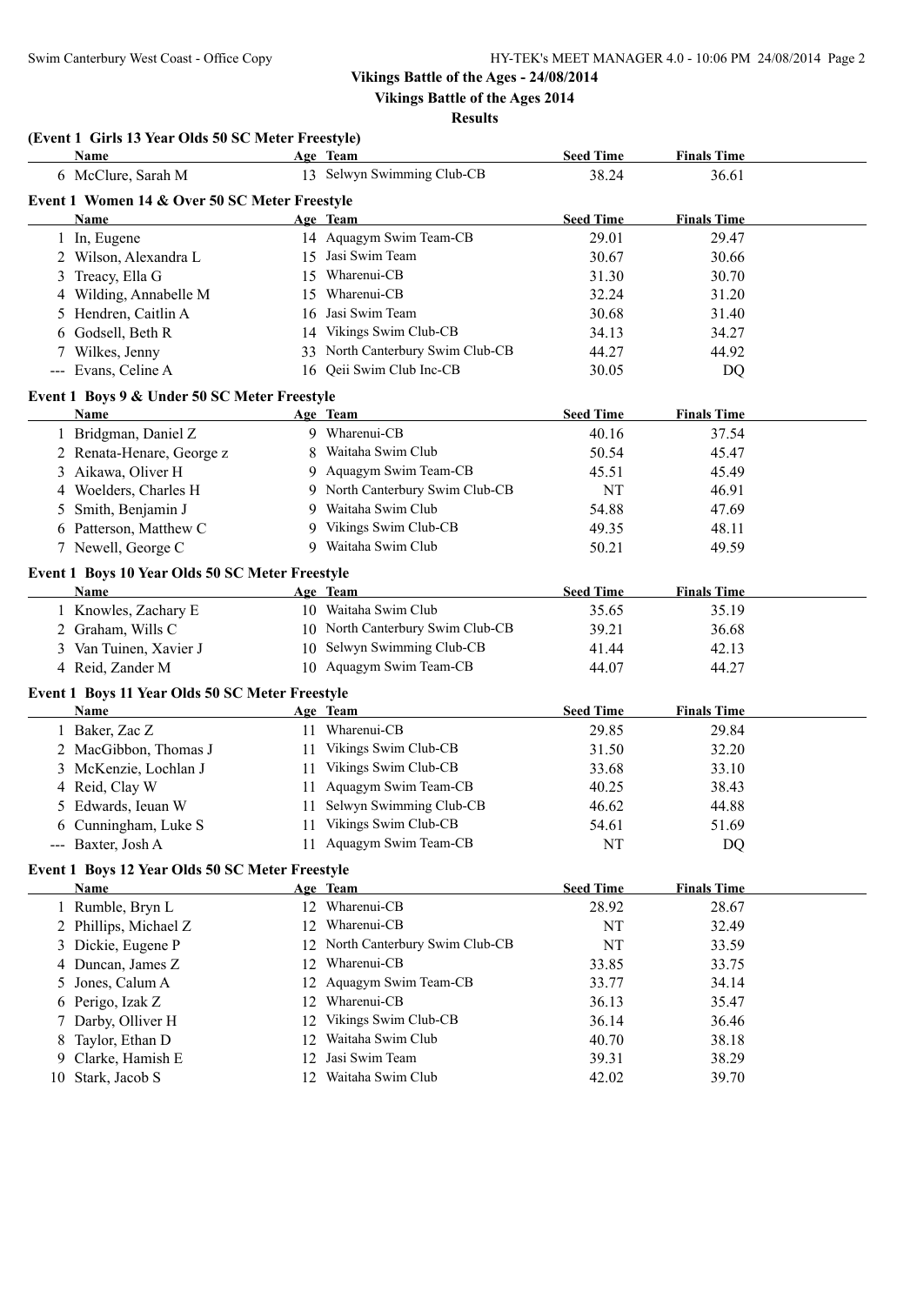|   | (Event 1 Boys 12 Year Olds 50 SC Meter Freestyle)    |    |                                  |                  |                    |  |
|---|------------------------------------------------------|----|----------------------------------|------------------|--------------------|--|
|   | Name                                                 |    | Age Team                         | <b>Seed Time</b> | <b>Finals Time</b> |  |
|   | 11 Stewart-Prangell, Billy F                         |    | 12 Vikings Swim Club-CB          | 37.98            | 39.88              |  |
|   | --- Stewart, Riley B                                 |    | 12 North Canterbury Swim Club-CB | 39.64            | <b>DQ</b>          |  |
|   | Event 1 Boys 13 Year Olds 50 SC Meter Freestyle      |    |                                  |                  |                    |  |
|   | Name                                                 |    | Age Team                         | <b>Seed Time</b> | <b>Finals Time</b> |  |
|   | 1 Marshall, Lucas T                                  |    | 13 Aquagym Swim Team-CB          | 29.97            | 29.94              |  |
|   | 2 Morton, Nick P                                     |    | 13 North Canterbury Swim Club-CB | 36.17            | 36.56              |  |
|   | 3 Edwards, Celyn L                                   |    | 13 Selwyn Swimming Club-CB       | 40.75            | 40.86              |  |
|   | Event 1 Men 14 & Over 50 SC Meter Freestyle          |    |                                  |                  |                    |  |
|   | Name                                                 |    | Age Team                         | <b>Seed Time</b> | <b>Finals Time</b> |  |
|   | 1 Sutton, Ben J                                      |    | 16 Wharenui-CB                   | 26.39            | 26.09              |  |
|   | 2 Newbitt, Matt A                                    |    | 14 Aquagym Swim Team-CB          | 27.39            | 26.70              |  |
|   | 3 Hall, Joe                                          |    | 14 Aquagym Swim Team-CB          | 29.37            | 29.43              |  |
|   | 4 Berry, Joseph J                                    |    | 16 Vikings Swim Club-CB          | 30.23            | 30.41              |  |
|   | 5 Ting, Jonas Y                                      |    | 14 Vikings Swim Club-CB          | 34.05            | 33.54              |  |
|   | Event 2 Girls 9 & Under 100 SC Meter Breaststroke    |    |                                  |                  |                    |  |
|   | Name                                                 |    | Age Team                         | <b>Seed Time</b> | <b>Finals Time</b> |  |
|   | 1 Savry, Noémie                                      |    | 9 North Canterbury Swim Club-CB  | 1:54.31          | 1:56.71            |  |
|   | 2 Weston, Agatha                                     |    | 9 Jasi Swim Team                 | 1:56.83          | 1:57.35            |  |
| 3 | MacGibbon, Natasha J                                 |    | 8 Vikings Swim Club-CB           | 2:08.09          | 2:01.16            |  |
| 4 | Smith, Bonnie R                                      |    | 9 North Canterbury Swim Club-CB  | 2:01.43          | 2:05.38            |  |
| 5 | Newbigging, Chloe                                    |    | 9 Waitaha Swim Club              | NT               | 2:14.64            |  |
|   | 6 Savry, Eloïse K                                    | 8  | North Canterbury Swim Club-CB    | 2:12.70          | 2:23.93            |  |
|   | --- Lovatt, Noor M                                   |    | 9 Wharenui-CB                    | 2:09.32          | DQ                 |  |
|   |                                                      |    |                                  |                  |                    |  |
|   | Event 2 Girls 10 Year Olds 100 SC Meter Breaststroke |    |                                  |                  |                    |  |
|   | Name                                                 |    | Age Team                         | <b>Seed Time</b> | <b>Finals Time</b> |  |
|   | 1 McKee, Jessie R                                    |    | 10 Waitaha Swim Club             | 1:49.24          | 1:44.29            |  |
|   | 2 Smith, Rose A                                      |    | 10 North Canterbury Swim Club-CB | 1:49.05          | 1:48.97            |  |
| 3 | Kamminga, Jasmin N                                   |    | 10 Jasi Swim Team                | 2:00.86          | 2:00.89            |  |
|   | 4 Day, Caitlyn G                                     |    | 10 Waitaha Swim Club             | 2:02.14          | 2:01.78            |  |
|   | Event 2 Girls 11 Year Olds 100 SC Meter Breaststroke |    |                                  |                  |                    |  |
|   | Name                                                 |    | Age Team                         | <b>Seed Time</b> | <b>Finals Time</b> |  |
|   | 1 Weston, Eve                                        |    | 11 Jasi Swim Team                | 1:39.81          | 1:37.12            |  |
|   | 2 Farrant, Katelyn M                                 |    | 11 Aquagym Swim Team-CB          | 1:42.48          | 1:43.24            |  |
| 3 | Marsh, Aria A                                        |    | 11 North Canterbury Swim Club-CB | NT               | 1:48.42            |  |
| 4 | Hackett, Tayla B                                     | 11 | North Canterbury Swim Club-CB    | 1:49.96          | 1:48.99            |  |
| 5 | Restieaux, Charlotte D                               | 11 | Vikings Swim Club-CB             | 2:00.44          | 2:00.68            |  |
|   | --- Bridgman, Holly Z                                | 11 | Wharenui-CB                      | 1:47.43          | DQ                 |  |
|   | Event 2 Girls 12 Year Olds 100 SC Meter Breaststroke |    |                                  |                  |                    |  |
|   | Name                                                 |    | Age Team                         | <b>Seed Time</b> | <b>Finals Time</b> |  |
|   | 1 Roche, Jess M                                      |    | 12 North Canterbury Swim Club-CB | 1:37.23          | 1:31.23            |  |
|   | 2 Whittington-Clent, Samara C                        |    | 12 Wharenui-CB                   | 1:32.69          | 1:32.83            |  |
|   | 3 Carolan, Jessica E                                 |    | 12 Vikings Swim Club-CB          | 1:47.97          | 1:42.64            |  |
|   | 4 Hammond, Amber J                                   |    | 12 Wharenui-CB                   | 1:42.48          | 1:43.25            |  |
| 5 | O'Sullivan, Baileigh S                               |    | 12 Jasi Swim Team                | 1:48.85          | 1:48.45            |  |
|   | 6 Coward, Ayla K                                     |    | 12 Vikings Swim Club-CB          | 1:51.87          | 1:53.21            |  |
|   |                                                      |    |                                  |                  |                    |  |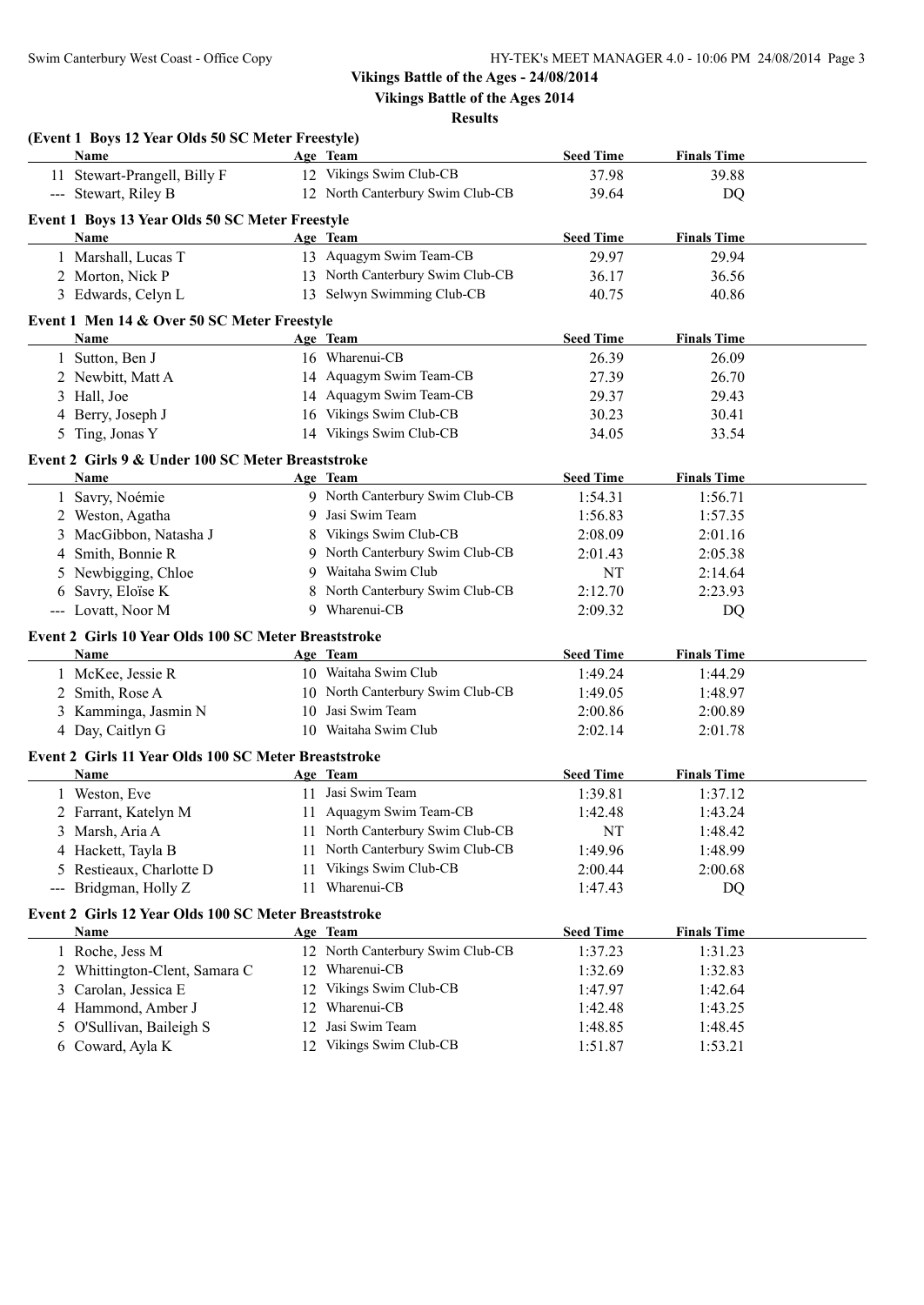|   | Event 2 Girls 13 Year Olds 100 SC Meter Breaststroke     |    |                                  |                  |                    |  |
|---|----------------------------------------------------------|----|----------------------------------|------------------|--------------------|--|
|   | Name                                                     |    | Age Team                         | <b>Seed Time</b> | <b>Finals Time</b> |  |
|   | 1 McKenzie, Caitlin G                                    |    | 13 Vikings Swim Club-CB          | 1:33.32          | 1:34.57            |  |
|   | 2 Anderson, Olivia G                                     |    | 13 Vikings Swim Club-CB          | 1:38.43          | 1:37.34            |  |
|   | 3 Clayden, Cerys R                                       |    | 13 Vikings Swim Club-CB          | 1:38.84          | 1:39.77            |  |
|   | 4 Van Keulen, Lilly M                                    | 13 | Aquagym Swim Team-CB             | 1:43.27          | 1:43.03            |  |
|   | 5 Haugh, Serena H                                        | 13 | Jasi Swim Team                   | 1:55.46          | 1:55.97            |  |
|   | --- Hunter, Sarah J                                      |    | 13 Vikings Swim Club-CB          | 1:49.44          | <b>DQ</b>          |  |
|   | Event 2 Women 14 & Over 100 SC Meter Breaststroke        |    |                                  |                  |                    |  |
|   | Name                                                     |    | Age Team                         | <b>Seed Time</b> | <b>Finals Time</b> |  |
|   | 1 Booker, Coral K                                        |    | 16 Qeii Swim Club Inc-CB         | <b>NT</b>        | 1:24.96            |  |
|   | 2 Evans, Celine A                                        |    | 16 Qeii Swim Club Inc-CB         | 1:32.01          | 1:31.20            |  |
|   | 3 McKee, Toni I                                          |    | 16 Waitaha Swim Club             | 1:30.65          | 1:33.33            |  |
|   | 4 Sullivan, Maeve Z                                      |    | 14 Wharenui-CB                   | 1:33.50          | 1:33.55            |  |
| 5 | King, Amelia R                                           |    | 14 Vikings Swim Club-CB          | 1:32.48          | 1:34.36            |  |
|   | 6 Buckley, Hayley A                                      |    | 14 Aquagym Swim Team-CB          | 1:36.73          | 1:36.60            |  |
|   | 7 Cleary, Caitlin S                                      |    | 14 North Canterbury Swim Club-CB | 1:32.69          | 1:38.26            |  |
|   | 8 Hegarty, Elsa M                                        |    | 15 Qeii Swim Club Inc-CB         | 1:41.63          | 1:39.24            |  |
|   | 9 Findlay, Sarah                                         |    | 17 Jasi Swim Team                | 1:44.79          | 1:46.98            |  |
|   |                                                          |    |                                  |                  |                    |  |
|   | Event 2 Boys 9 & Under 100 SC Meter Breaststroke<br>Name |    | Age Team                         | <b>Seed Time</b> | <b>Finals Time</b> |  |
|   | 1 Lockhart, Callum J                                     |    | 9 Vikings Swim Club-CB           | 1:50.19          | 1:55.53            |  |
|   | 2 Persico, Joshua M                                      |    | 9 Jasi Swim Team                 | 2:14.84          | 2:17.31            |  |
|   |                                                          |    |                                  |                  |                    |  |
|   | Event 2 Boys 10 Year Olds 100 SC Meter Breaststroke      |    |                                  |                  |                    |  |
|   | Name                                                     |    | Age Team                         | <b>Seed Time</b> | <b>Finals Time</b> |  |
|   | 1 Shearer, Bradley H                                     |    | 10 Wharenui-CB                   | 1:47.46          | 1:45.07            |  |
|   | 2 Barr, Connor                                           |    | 10 Aquagym Swim Team-CB          | 1:48.43          | 1:46.35            |  |
|   | 3 Stewart, Caleb L                                       |    | 10 North Canterbury Swim Club-CB | 2:08.90          | 2:11.73            |  |
|   | Event 2 Boys 11 Year Olds 100 SC Meter Breaststroke      |    |                                  |                  |                    |  |
|   | Name                                                     |    | Age Team                         | <b>Seed Time</b> | <b>Finals Time</b> |  |
|   | 1 Treacy, Marvin L                                       |    | 11 Jasi Swim Team                | 1:40.33          | 1:41.90            |  |
|   | 2 Woelders, Henry A                                      |    | 11 North Canterbury Swim Club-CB | 1:48.64          | 1:51.05            |  |
|   | 3 Grayling, Oliver C                                     |    | 11 Vikings Swim Club-CB          | 2:06.19          | 2:12.20            |  |
|   | Event 2 Boys 12 Year Olds 100 SC Meter Breaststroke      |    |                                  |                  |                    |  |
|   | Name                                                     |    | Age Team                         | <b>Seed Time</b> | <b>Finals Time</b> |  |
|   | 1 Wilding, Ben A                                         |    | 12 Wharenui-CB                   | 1:39.45          | 1:39.86            |  |
|   | 2 Cowan, Nathan L                                        |    | 12 Vikings Swim Club-CB          | 1:46.53          | 1:44.63            |  |
| 3 | Van Tuinen, Ethan D                                      | 12 | Selwyn Swimming Club-CB          | 1:45.36          | 1:44.97            |  |
|   | 4 Graham, Alex M                                         |    | 12 Selwyn Swimming Club-CB       | 1:58.86          | 1:56.74            |  |
|   | Event 2 Boys 13 Year Olds 100 SC Meter Breaststroke      |    |                                  |                  |                    |  |
|   | Name                                                     |    | Age Team                         | <b>Seed Time</b> | <b>Finals Time</b> |  |
|   | 1 Edwards, Celyn L                                       |    | 13 Selwyn Swimming Club-CB       | 1:57.50          | 1:58.61            |  |
|   |                                                          |    |                                  |                  |                    |  |
|   | Event 2 Men 14 & Over 100 SC Meter Breaststroke          |    |                                  | <b>Seed Time</b> |                    |  |
|   | Name                                                     |    | Age Team<br>17 Wharenui-CB       |                  | <b>Finals Time</b> |  |
|   | 1 Garriock, Christopher G                                |    |                                  | 1:21.10          | 1:21.45            |  |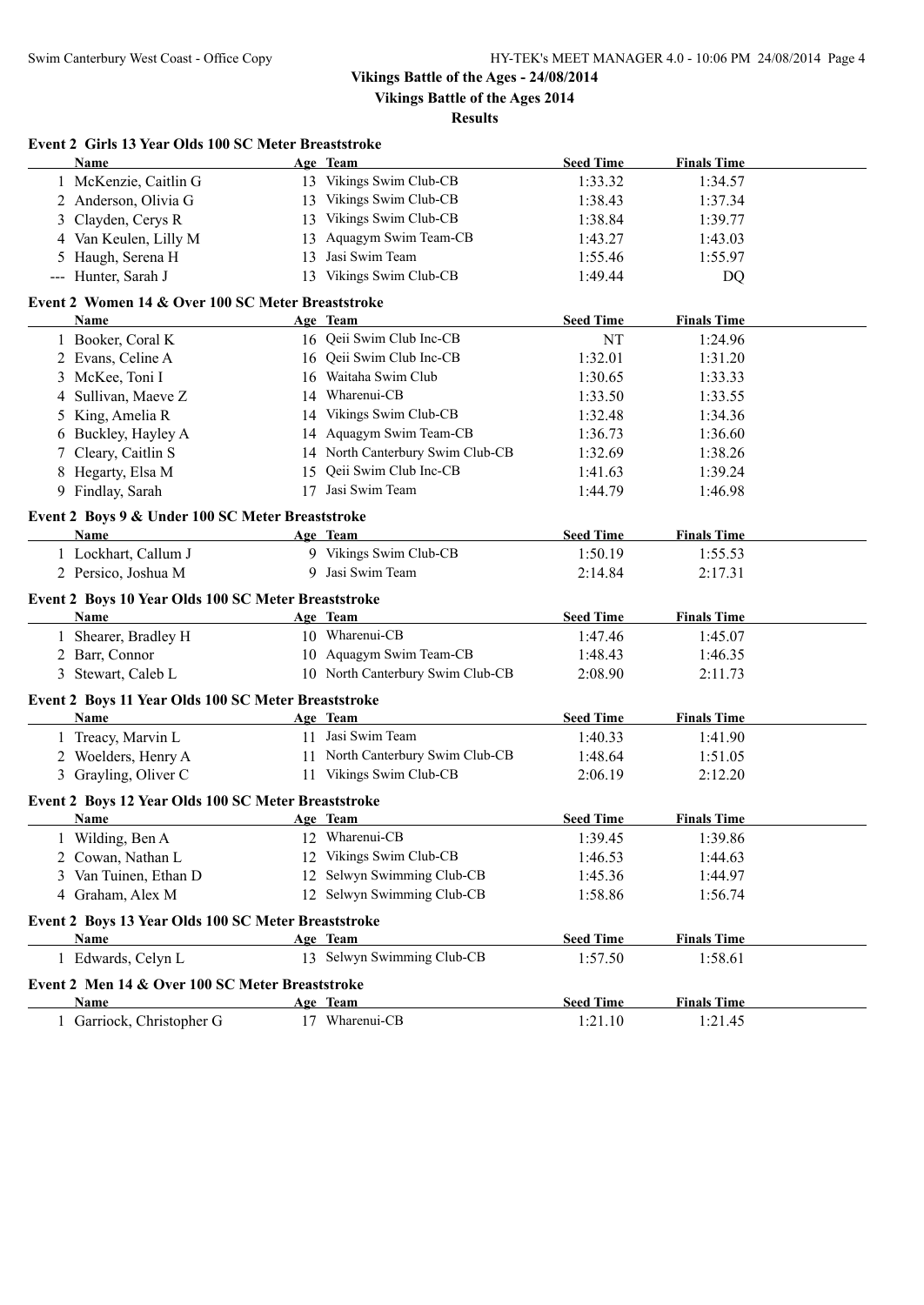**Results**

#### **Event 3 Girls 9 & Under 50 SC Meter Backstroke**

| Name        |                                                   |    | Age Team                                | <b>Seed Time</b> | <b>Finals Time</b> |  |
|-------------|---------------------------------------------------|----|-----------------------------------------|------------------|--------------------|--|
|             | Savry, Noémie                                     |    | 9 North Canterbury Swim Club-CB         | 48.45            | 47.93              |  |
|             | 2 Newbigging, Chloe                               |    | 9 Waitaha Swim Club                     | 49.61            | 50.50              |  |
|             | 3 Mason, Emma C                                   |    | 8 Aquagym Swim Team-CB                  | 50.32            | 52.37              |  |
|             | 4 Morrow, Neve M                                  |    | 9 Vikings Swim Club-CB                  | NT               | 53.72              |  |
| 5           | Smith, Holly M                                    |    | 8 Waitaha Swim Club                     | NT               | 54.06              |  |
|             | 6 Jenkins, Kyra M                                 |    | 9 North Canterbury Swim Club-CB         | 54.52            | 55.33              |  |
|             | 7 Greenwood, Lily G                               |    | 8 Wharenui-CB                           | 55.49            | 57.13              |  |
|             | 8 Kelliher, Jessie F                              |    | 9 North Canterbury Swim Club-CB         | 56.18            | 58.37              |  |
|             | 9 Cowan, Kate M                                   |    | Vikings Swim Club-CB                    | 57.56            | 59.39              |  |
|             | 10 Landridge, Jessica                             |    | 8 Templeton Swim Team-CB                | NT               | 1:14.97            |  |
|             | Event 3 Girls 10 Year Olds 50 SC Meter Backstroke |    |                                         |                  |                    |  |
| Name        |                                                   |    | Age Team                                | <b>Seed Time</b> | <b>Finals Time</b> |  |
|             | 1 Rahurahu, Holly M                               |    | 10 Wharenui-CB                          | 40.19            | 39.06              |  |
|             | 2 Scrymgeour, Isabelle P                          |    | 10 Aquagym Swim Team-CB                 | 44.57            | 43.11              |  |
|             | 3 McKee, Jessie R                                 |    | 10 Waitaha Swim Club                    | 44.96            | 45.42              |  |
|             | 4 Clarkson, Kyra A                                |    | 10 Waitaha Swim Club                    | 47.49            | 45.53              |  |
|             | 5 Bowman, Paige E                                 |    | 10 Vikings Swim Club-CB                 | NT               | 47.98              |  |
|             | 6 Rumble, Scarlett Z                              |    | 10 Wharenui-CB                          | 48.64            | 48.56              |  |
| 7           | Scott, Mikayla A                                  |    | 10 Vikings Swim Club-CB                 | 51.89            | 50.15              |  |
|             | 8 Mitchell, Bethany A                             |    | 10 Waitaha Swim Club                    | 53.17            | 55.22              |  |
|             | 9 Mountford, Willow A                             |    | 10 Selwyn Swimming Club-CB              | NT               | 56.42              |  |
|             | Event 3 Girls 11 Year Olds 50 SC Meter Backstroke |    |                                         |                  |                    |  |
| Name        |                                                   |    | Age Team                                | <b>Seed Time</b> | <b>Finals Time</b> |  |
|             | 1 Hunter, Sophia M                                |    | 11 Aquagym Swim Team-CB                 | NT               | 42.15              |  |
|             | 2 Marsh, Aria A                                   |    | 11 North Canterbury Swim Club-CB        | 43.44            | 43.59              |  |
|             | 3 Lockhart, Holly D                               |    | 11 Vikings Swim Club-CB                 | 45.04            | 45.59              |  |
|             | 4 Higgs, Virginia E                               |    | 11 North Canterbury Swim Club-CB        | NT               | 47.84              |  |
|             | --- Karakia-Brown, Maia                           |    | 11 Vikings Swim Club-CB                 | NT               | DQ                 |  |
|             | Event 3 Girls 12 Year Olds 50 SC Meter Backstroke |    |                                         |                  |                    |  |
| Name        |                                                   |    | Age Team                                | <b>Seed Time</b> | <b>Finals Time</b> |  |
|             | 1 McBride, Katie R                                |    | 12 Aquagym Swim Team-CB                 | 36.59            | 35.16              |  |
|             | 2 Bennett, Paris L                                |    | 12 Waitaha Swim Club                    | 46.71            | 46.21              |  |
|             | 3 Greig, Rosie A                                  |    | 12 Selwyn Swimming Club-CB              | 51.55            | 53.06              |  |
|             |                                                   |    |                                         |                  |                    |  |
|             | Event 3 Girls 13 Year Olds 50 SC Meter Backstroke |    |                                         |                  |                    |  |
| <u>Name</u> |                                                   |    | <u>Age Team</u><br>13 Waitaha Swim Club | <b>Seed Time</b> | <b>Finals Time</b> |  |
|             | 1 Newell, Hannah M                                |    | Jasi Swim Team                          | 40.81            | 39.99              |  |
|             | Sapsford, Katie                                   | 13 | 13 Aquagym Swim Team-CB                 | 42.39            | 40.53              |  |
|             | 3 Mortimer, Polly A                               |    |                                         | NT               | 42.39              |  |
|             | 4 McClure, Sarah M                                |    | 13 Selwyn Swimming Club-CB              | 45.99            | 47.49              |  |
|             | Event 3 Women 14 & Over 50 SC Meter Backstroke    |    |                                         |                  |                    |  |
| Name        |                                                   |    | Age Team                                | <b>Seed Time</b> | <b>Finals Time</b> |  |
|             | 1 Booker, Coral K                                 |    | 16 Qeii Swim Club Inc-CB                | NT               | 34.10              |  |
|             | 2 Hendren, Caitlin A                              |    | 16 Jasi Swim Team                       | 33.72            | 35.60              |  |
| 3           | Treacy, Ella G                                    |    | 15 Wharenui-CB                          | 35.61            | 35.99              |  |
|             | Scott, Nicole H                                   |    | 14 Aquagym Swim Team-CB                 | 39.44            | 38.74              |  |
|             | 5 Wilkes, Jenny                                   |    | 33 North Canterbury Swim Club-CB        | 54.34            | 54.32              |  |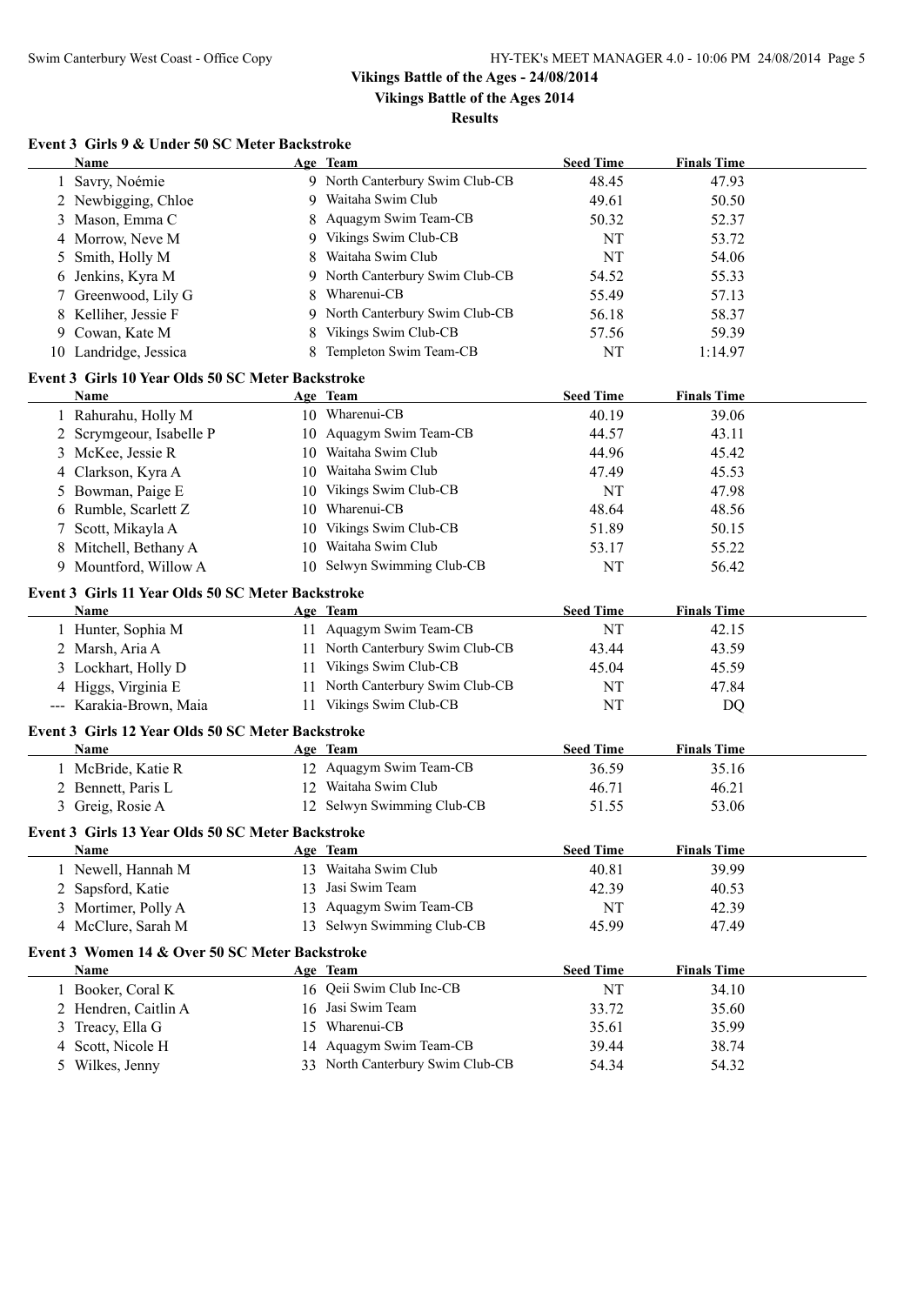**Vikings Battle of the Ages 2014**

#### **Results**

## **Event 3 Boys 9 & Under 50 SC Meter Backstroke**

| Name                                              |    | Age Team                         | <b>Seed Time</b> | <b>Finals Time</b> |  |
|---------------------------------------------------|----|----------------------------------|------------------|--------------------|--|
| 1 Clements, Jacob S                               |    | 9 Jasi Swim Team                 | 46.52            | 43.61              |  |
| 2 Aikawa, Oliver H                                |    | 9 Aquagym Swim Team-CB           | 49.38            | 48.25              |  |
| 3 Renata-Henare, George z                         |    | Waitaha Swim Club                | 1:16.69          | 50.88              |  |
| 4 Savry, Yohann B                                 |    | North Canterbury Swim Club-CB    | NT               | 57.34              |  |
| 5 Newell, George C                                | 9  | Waitaha Swim Club                | NT               | 58.31              |  |
| 6 Patterson, Matthew C                            | 9  | Vikings Swim Club-CB             | 55.09            | 58.40              |  |
| 7 Woelders, Charles H                             |    | 9 North Canterbury Swim Club-CB  | NT               | 1:01.64            |  |
| --- Smith, Benjamin J                             |    | 9 Waitaha Swim Club              | 53.95            | DQ                 |  |
|                                                   |    |                                  |                  |                    |  |
| Event 3 Boys 10 Year Olds 50 SC Meter Backstroke  |    |                                  |                  |                    |  |
| <b>Name</b>                                       |    | Age Team                         | <b>Seed Time</b> | <b>Finals Time</b> |  |
| 1 Jenkins, Mason E                                |    | 10 North Canterbury Swim Club-CB | 50.30            | 48.66              |  |
| 2 Anashkin, Danit                                 |    | 10 Qeii Swim Club Inc-CB         | NT               | 51.04              |  |
| 3 Greenwood, Harry J                              |    | 10 Wharenui-CB                   | 53.49            | 54.58              |  |
| Event 3 Boys 11 Year Olds 50 SC Meter Backstroke  |    |                                  |                  |                    |  |
| <b>Name</b>                                       |    | Age Team                         | <b>Seed Time</b> | <b>Finals Time</b> |  |
| 1 McKenzie, Lochlan J                             |    | 11 Vikings Swim Club-CB          | 38.55            | 37.17              |  |
| 2 Chamberlain, Taylor B                           |    | 11 Aquagym Swim Team-CB          | 39.76            | 40.13              |  |
| 3 Baxter, Josh A                                  |    | 11 Aquagym Swim Team-CB          | NT               | 47.66              |  |
| 4 Edwards, Ieuan W                                | 11 | Selwyn Swimming Club-CB          | 54.42            | 54.79              |  |
| 5 Cunningham, Luke S                              |    | 11 Vikings Swim Club-CB          | NT               | 57.81              |  |
| Event 3 Boys 12 Year Olds 50 SC Meter Backstroke  |    |                                  |                  |                    |  |
| Name                                              |    | Age Team                         | <b>Seed Time</b> | <b>Finals Time</b> |  |
| 1 Rumble, Bryn L                                  |    | 12 Wharenui-CB                   | 31.60            | 31.95              |  |
| 2 Kelliher, Angus W                               |    | 12 North Canterbury Swim Club-CB | 34.98            | 34.34              |  |
| Jones, Calum A<br>3                               |    | 12 Aquagym Swim Team-CB          | 37.97            | 39.99              |  |
| 4 Perigo, Izak Z                                  |    | 12 Wharenui-CB                   | 40.99            | 41.89              |  |
| Dickie, Eugene P<br>5                             |    | 12 North Canterbury Swim Club-CB | NT               | 42.00              |  |
| 6 Stark, Jacob S                                  |    | 12 Waitaha Swim Club             | 45.00            | 44.25              |  |
| 7 Duncan, James Z                                 |    | 12 Wharenui-CB                   | NT               | 47.46              |  |
|                                                   |    | 12 Vikings Swim Club-CB          |                  |                    |  |
| --- Darby, Olliver H                              |    |                                  | 43.30            | DQ                 |  |
| Event 3 Men 14 & Over 50 SC Meter Backstroke      |    |                                  |                  |                    |  |
| <b>Name</b>                                       |    | Age Team                         | <b>Seed Time</b> | <b>Finals Time</b> |  |
| 1 Rahurahu, Caleb R                               |    | 14 Wharenui-CB                   | 33.88            | 33.53              |  |
| Event 5 Girls 9 & Under 100 SC Meter Freestyle    |    |                                  |                  |                    |  |
| <u>Name</u>                                       |    | Age Team                         | <b>Seed Time</b> | <b>Finals Time</b> |  |
| 1 MacGibbon, Natasha J                            |    | 8 Vikings Swim Club-CB           | 1:38.48          | 1:42.17            |  |
| 2 Greenwood, Lily G                               | 8  | Wharenui-CB                      | 1:44.97          | 1:47.02            |  |
| Savry, Eloïse K<br>3                              | 8  | North Canterbury Swim Club-CB    | 1:41.82          | 1:51.59            |  |
| 4 Haugh, Ilea A                                   | 8  | Waitaha Swim Club                | 2:12.75          | 2:07.05            |  |
|                                                   |    |                                  |                  |                    |  |
| Event 5 Girls 10 Year Olds 100 SC Meter Freestyle |    |                                  |                  |                    |  |
| Name                                              |    | Age Team                         | <b>Seed Time</b> | <b>Finals Time</b> |  |
| 1 Mason, Abby L                                   |    | 10 Aquagym Swim Team-CB          | 1:17.36          | 1:14.21            |  |
| 2 Smith, Rose A                                   |    | 10 North Canterbury Swim Club-CB | 1:32.36          | 1:30.71            |  |
| 3 Hammond, Erin Z                                 |    | 10 Wharenui-CB                   | NT               | 1:30.88            |  |
| 4 McGuinness, Alannah M                           |    | 10 Wharenui-CB                   | 1:34.57          | 1:32.71            |  |
| 5 Bowman, Paige E                                 |    | 10 Vikings Swim Club-CB          | $\rm{NT}$        | 1:33.02            |  |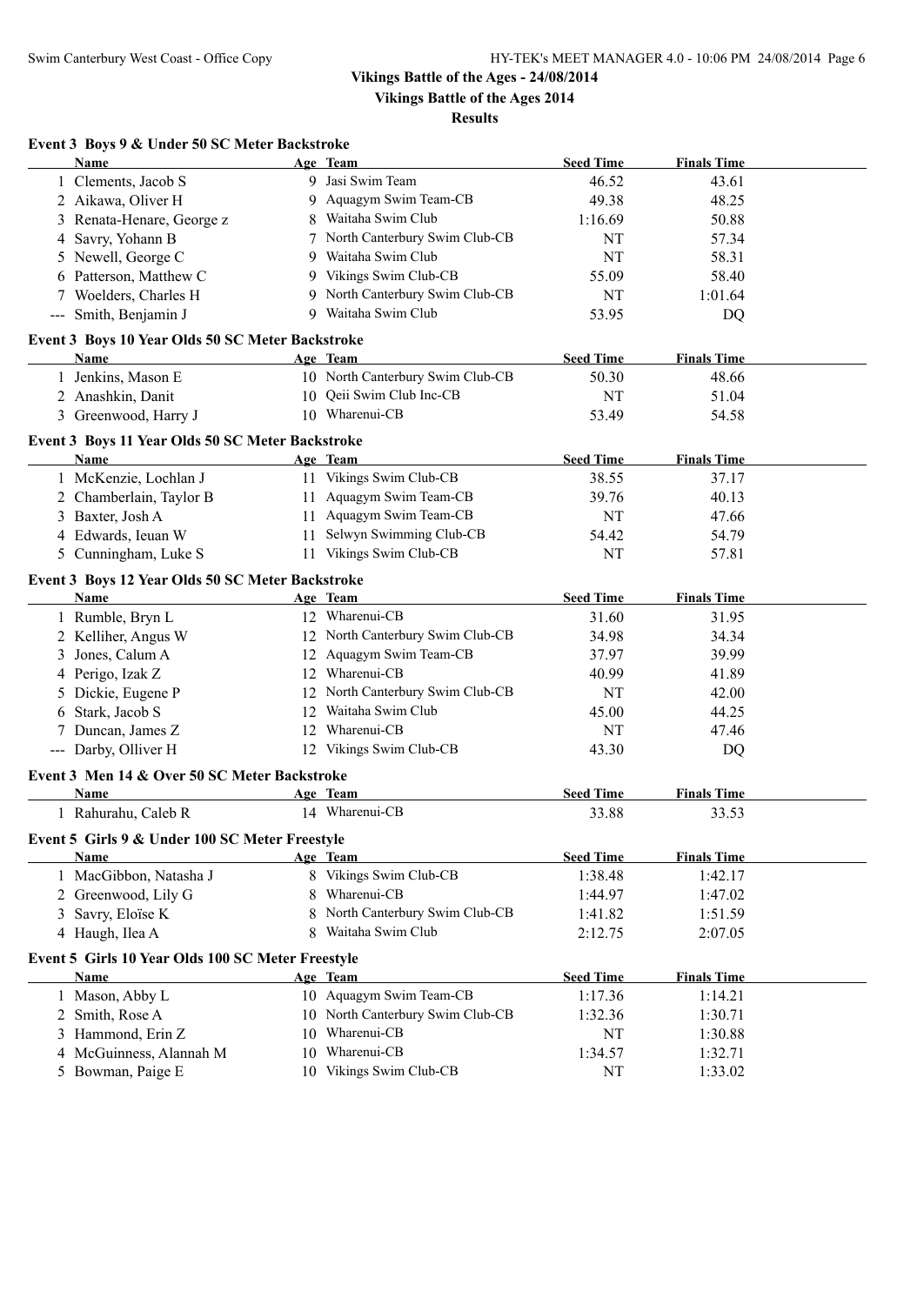| (Event 5 Girls 10 Year Olds 100 SC Meter Freestyle) |    |                                     |                             |                               |  |
|-----------------------------------------------------|----|-------------------------------------|-----------------------------|-------------------------------|--|
| Name                                                |    | Age Team                            | <b>Seed Time</b>            | <b>Finals Time</b>            |  |
| 6 Lowe, Hanna J                                     |    | 10 Vikings Swim Club-CB             | 1:35.20                     | 1:33.53                       |  |
| 7 Day, Caitlyn G                                    |    | 10 Waitaha Swim Club                | 1:34.77                     | 1:36.47                       |  |
| Event 5 Girls 11 Year Olds 100 SC Meter Freestyle   |    |                                     |                             |                               |  |
| Name                                                |    | Age Team                            | <b>Seed Time</b>            | <b>Finals Time</b>            |  |
| 1 Masangkay, Jermaine                               |    | 11 Aquagym Swim Team-CB             | 1:19.07                     | 1:15.29                       |  |
| 2 Perry, Violette E                                 |    | 11 Aquagym Swim Team-CB             | 1:17.49                     | 1:15.94                       |  |
| 3 Wrathall, Olivia N                                |    | 11 Jasi Swim Team                   | 1:16.30                     | 1:15.95                       |  |
| 4 Marsh, Aria A                                     |    | 11 North Canterbury Swim Club-CB    | 1:26.89                     | 1:20.69                       |  |
| 5 Farrant, Katelyn M                                |    | 11 Aquagym Swim Team-CB             | 1:25.11                     | 1:25.21                       |  |
| 6 Lockhart, Holly D                                 |    | 11 Vikings Swim Club-CB             | 1:23.29                     | 1:28.33                       |  |
| Schroder, Emma K<br>7                               |    | 11 North Canterbury Swim Club-CB    | 1:29.33                     | 1:28.99                       |  |
| Restieaux, Charlotte D                              | 11 | Vikings Swim Club-CB                | 1:30.11                     | 1:30.25                       |  |
| 9 Karakia-Brown, Maia                               |    | 11 Vikings Swim Club-CB             | NT                          | 1:38.09                       |  |
| 10 Sanders, Jordan C                                |    | 11 Vikings Swim Club-CB             | 1:39.97                     | 1:38.73                       |  |
| Event 5 Girls 12 Year Olds 100 SC Meter Freestyle   |    |                                     |                             |                               |  |
| Name                                                |    | Age Team                            | <b>Seed Time</b>            | <b>Finals Time</b>            |  |
| 1 Roche, Jess M                                     |    | 12 North Canterbury Swim Club-CB    | 1:12.51                     | 1:10.54                       |  |
| 2 Noye, Annamiek D                                  |    | 12 North Canterbury Swim Club-CB    | 1:19.53                     | 1:12.57                       |  |
| 3 Whittington-Clent, Samara C                       |    | 12 Wharenui-CB                      | 1:09.56                     | 1:13.10                       |  |
| 4 Ford, Kendra K                                    |    | 12 Vikings Swim Club-CB             | 1:16.10                     | 1:16.98                       |  |
| 5 Day, Tayla L                                      |    | 12 Waitaha Swim Club                | 1:20.52                     | 1:18.15                       |  |
| 6 O'Sullivan, Baileigh S                            | 12 | Jasi Swim Team                      | 1:18.80                     | 1:19.43                       |  |
| 7 Naughton, Jennifer D                              | 12 | Jasi Swim Team                      | 1:19.66                     | 1:19.70                       |  |
| 8 Coward, Ayla K                                    |    | 12 Vikings Swim Club-CB             | 1:34.21                     | 1:35.93                       |  |
|                                                     |    |                                     |                             |                               |  |
| Event 5 Girls 13 Year Olds 100 SC Meter Freestyle   |    |                                     |                             |                               |  |
| Name<br>1 McGrath, Kasey J                          |    | Age Team<br>13 Aquagym Swim Team-CB | <b>Seed Time</b><br>1:04.46 | <b>Finals Time</b><br>1:06.40 |  |
|                                                     |    | 13 Aquagym Swim Team-CB             |                             |                               |  |
| 2 MacDonald, Amelia M                               |    | 13 Vikings Swim Club-CB             | 1:15.79                     | 1:12.65                       |  |
| 3 Anderson, Olivia G                                |    | 13 Aquagym Swim Team-CB             | 1:13.78                     | 1:14.29                       |  |
| 4 Van Keulen, Lilly M                               |    | 13 Jasi Swim Team                   | 1:20.62                     | 1:20.06                       |  |
| 5 Haugh, Serena H                                   |    |                                     | 1:27.62                     | 1:26.70                       |  |
| Event 5 Women 14 & Over 100 SC Meter Freestyle      |    |                                     |                             |                               |  |
| Name                                                |    | Age Team                            | <b>Seed Time</b>            | <b>Finals Time</b>            |  |
| 1 In, Eugene                                        |    | 14 Aquagym Swim Team-CB             | 1:02.91                     | 1:04.27                       |  |
| 2 Wilson, Alexandra L                               |    | 15 Jasi Swim Team                   | 1:06.94                     | 1:07.05                       |  |
| 3 Sullivan, Maeve Z                                 |    | 14 Wharenui-CB                      | 1:08.78                     | 1:09.03                       |  |
| 4 Hegarty, Elsa M                                   | 15 | Qeii Swim Club Inc-CB               | 1:13.59                     | 1:10.70                       |  |
| Godsell, Beth R<br>5                                |    | 14 Vikings Swim Club-CB             | 1:13.81                     | 1:14.94                       |  |
| Cleary, Caitlin S<br>6                              |    | 14 North Canterbury Swim Club-CB    | 1:15.38                     | 1:19.11                       |  |
| Cleary, Gabrielle I<br>7                            |    | 16 North Canterbury Swim Club-CB    | 1:26.19                     | 1:25.72                       |  |
| 8 Wilkes, Jenny                                     |    | 33 North Canterbury Swim Club-CB    | 1:41.03                     | 1:36.33                       |  |
| Event 5 Boys 9 & Under 100 SC Meter Freestyle       |    |                                     |                             |                               |  |
| <b>Name</b>                                         |    | Age Team                            | <b>Seed Time</b>            | <b>Finals Time</b>            |  |
| 1 Lockhart, Callum J                                |    | 9 Vikings Swim Club-CB              | 1:29.41                     | 1:26.74                       |  |
| 2 Clements, Jacob S                                 | 9. | Jasi Swim Team                      | 1:31.39                     | 1:34.57                       |  |
| 3 Newell, George C                                  |    | Waitaha Swim Club                   | 1:48.85                     | 1:54.27                       |  |
| 4 Patterson, Matthew C                              |    | 9 Vikings Swim Club-CB              | <b>NT</b>                   | 1:55.03                       |  |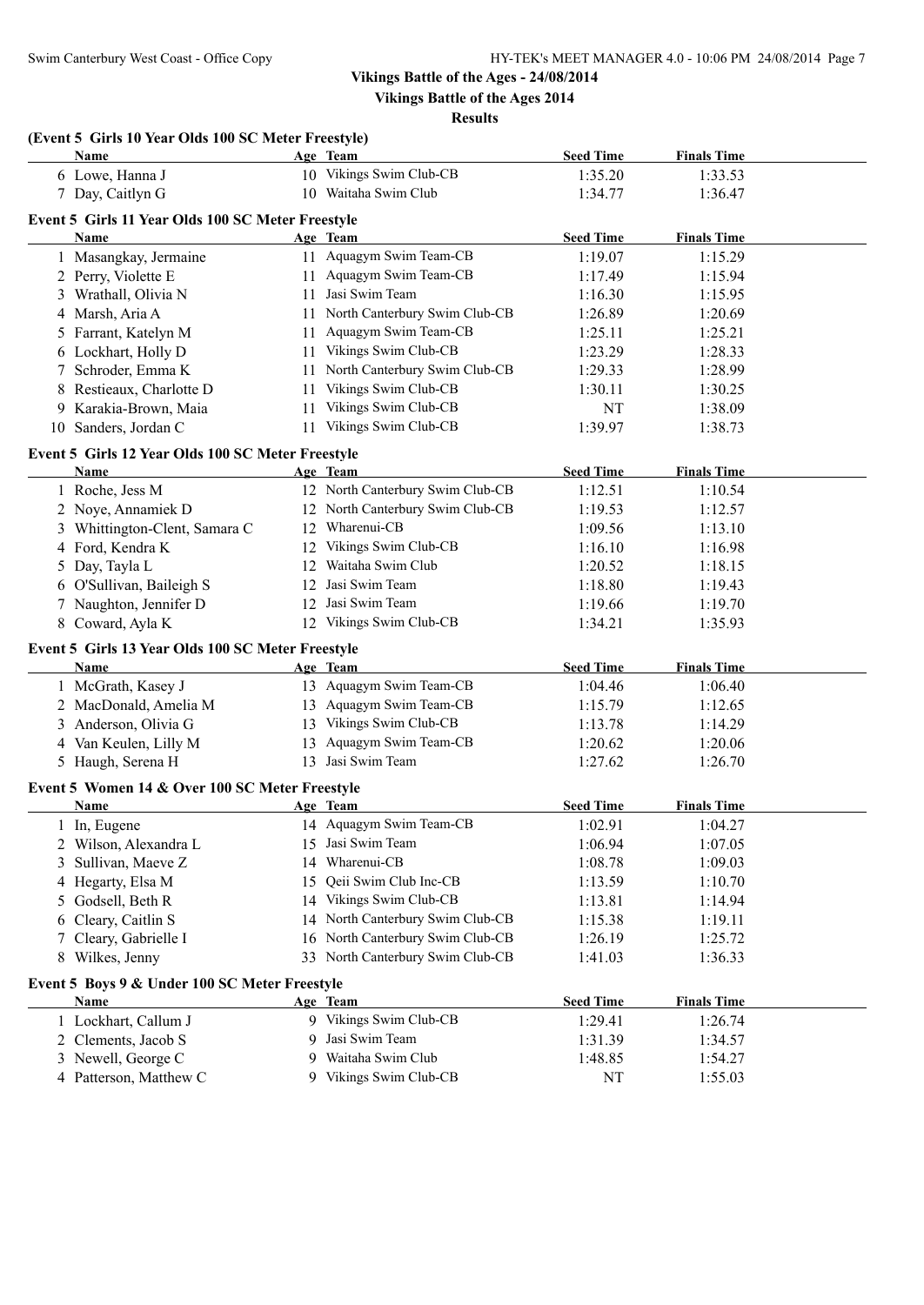|   | (Event 5 Boys 9 & Under 100 SC Meter Freestyle)          |    |                                              |                  |                    |  |
|---|----------------------------------------------------------|----|----------------------------------------------|------------------|--------------------|--|
|   | Name                                                     |    | Age Team                                     | <b>Seed Time</b> | <b>Finals Time</b> |  |
|   | 5 Savry, Yohann B                                        |    | 7 North Canterbury Swim Club-CB              | NT               | 2:05.44            |  |
|   | --- Bridgman, Daniel Z                                   |    | 9 Wharenui-CB                                | 1:32.36          | <b>DQ</b>          |  |
|   | Event 5 Boys 10 Year Olds 100 SC Meter Freestyle         |    |                                              |                  |                    |  |
|   | Name                                                     |    | Age Team                                     | <b>Seed Time</b> | <b>Finals Time</b> |  |
|   | 1 Knowles, Zachary E                                     |    | 10 Waitaha Swim Club                         | 1:21.71          | 1:19.44            |  |
|   | 2 Shearer, Bradley H                                     |    | 10 Wharenui-CB                               | 1:21.42          | 1:20.27            |  |
|   | 3 Graham, Wills C                                        |    | 10 North Canterbury Swim Club-CB             | 1:26.19          | 1:27.54            |  |
| 4 | Van Tuinen, Xavier J                                     |    | 10 Selwyn Swimming Club-CB                   | 1:34.53          | 1:37.44            |  |
| 5 | Greenwood, Harry J                                       |    | 10 Wharenui-CB                               | 1:41.93          | 1:39.17            |  |
|   | 6 Jenkins, Mason E                                       |    | 10 North Canterbury Swim Club-CB             | NT               | 1:41.24            |  |
| 7 | Stewart, Caleb L                                         |    | 10 North Canterbury Swim Club-CB             | 1:43.45          | 1:46.93            |  |
|   | Event 5 Boys 11 Year Olds 100 SC Meter Freestyle         |    |                                              |                  |                    |  |
|   | Name                                                     |    | Age Team                                     | <b>Seed Time</b> | <b>Finals Time</b> |  |
|   | 1 MacGibbon, Thomas J                                    |    | 11 Vikings Swim Club-CB                      | 1:10.56          | 1:12.08            |  |
|   | 2 Setu, Marshall U                                       |    | 11 Vikings Swim Club-CB                      | 1:15.18          | 1:14.95            |  |
|   | 3 Treacy, Marvin L                                       | 11 | Jasi Swim Team                               | 1:18.59          | 1:22.49            |  |
| 4 | Woelders, Henry A                                        |    | 11 North Canterbury Swim Club-CB             | 1:27.42          | 1:25.94            |  |
|   | 5 Grayling, Oliver C                                     |    | 11 Vikings Swim Club-CB                      | 1:33.19          | 1:39.47            |  |
|   |                                                          |    |                                              |                  |                    |  |
|   | Event 5 Boys 12 Year Olds 100 SC Meter Freestyle<br>Name |    |                                              | <b>Seed Time</b> | <b>Finals Time</b> |  |
|   | 1 Kelliher, Angus W                                      |    | Age Team<br>12 North Canterbury Swim Club-CB | 1:08.13          | 1:07.99            |  |
|   |                                                          |    | 12 Wharenui-CB                               |                  |                    |  |
|   | 2 Duncan, James Z                                        |    | 12 Wharenui-CB                               | 1:12.46<br>NT    | 1:15.67<br>1:15.70 |  |
|   | 3 Phillips, Michael Z<br>4 Criglington, James            |    | 12 Jasi Swim Team                            | 1:23.28          | 1:19.85            |  |
|   | 5 Cowan, Nathan L                                        |    | 12 Vikings Swim Club-CB                      | 1:22.36          | 1:24.27            |  |
|   | 6 Stewart-Prangell, Billy F                              |    | 12 Vikings Swim Club-CB                      | 1:24.83          | 1:24.53            |  |
| 7 | Stewart, Riley B                                         |    | 12 North Canterbury Swim Club-CB             | 1:32.22          | 1:24.96            |  |
|   | 8 Graham, Alex M                                         |    | 12 Selwyn Swimming Club-CB                   | 1:28.84          | 1:33.15            |  |
|   | 9 Taylor, Ethan D                                        |    | 12 Waitaha Swim Club                         | NT               | 1:36.70            |  |
|   |                                                          |    |                                              |                  |                    |  |
|   | Event 5 Boys 13 Year Olds 100 SC Meter Freestyle         |    |                                              |                  |                    |  |
|   | Name                                                     |    | Age Team                                     | <b>Seed Time</b> | <b>Finals Time</b> |  |
|   | 1 Moloney, Liam T                                        |    | 13 Qeii Swim Club Inc-CB                     | 1:08.37          | 1:07.85            |  |
|   | 2 Marshall, Lucas T                                      |    | 13 Aquagym Swim Team-CB                      | 1:08.07          | 1:08.73            |  |
|   | Event 5 Men 14 & Over 100 SC Meter Freestyle             |    |                                              |                  |                    |  |
|   | Name                                                     |    | Age Team                                     | <b>Seed Time</b> | <b>Finals Time</b> |  |
|   | 1 Newbitt, Matt A                                        |    | 14 Aquagym Swim Team-CB                      | 59.10            | 1:00.20            |  |
|   | 2 Garriock, Christopher G                                |    | 17 Wharenui-CB                               | 1:00.89          | 1:03.12            |  |
| 3 | Rahurahu, Caleb R                                        |    | 14 Wharenui-CB                               | 1:04.69          | 1:04.50            |  |
|   | 4 Berry, Joseph J                                        |    | 16 Vikings Swim Club-CB                      | 1:05.93          | 1:06.84            |  |
|   | Event 6 Girls 9 & Under 50 SC Meter Butterfly            |    |                                              |                  |                    |  |
|   | Name                                                     |    | Age Team                                     | <b>Seed Time</b> | <b>Finals Time</b> |  |
|   | --- Savry, Noémie                                        |    | 9 North Canterbury Swim Club-CB              | 53.95            | <b>DQ</b>          |  |
|   |                                                          |    |                                              |                  |                    |  |
|   | Event 6 Girls 10 Year Olds 50 SC Meter Butterfly         |    |                                              |                  |                    |  |
|   | Name                                                     |    | Age Team<br>10 Aquagym Swim Team-CB          | <b>Seed Time</b> | <b>Finals Time</b> |  |
|   | 1 Mason, Abby L                                          |    | 10 Vikings Swim Club-CB                      | 41.49            | 38.13              |  |
|   | 2 Whiting, Ruby H                                        |    |                                              | 45.44            | 46.31              |  |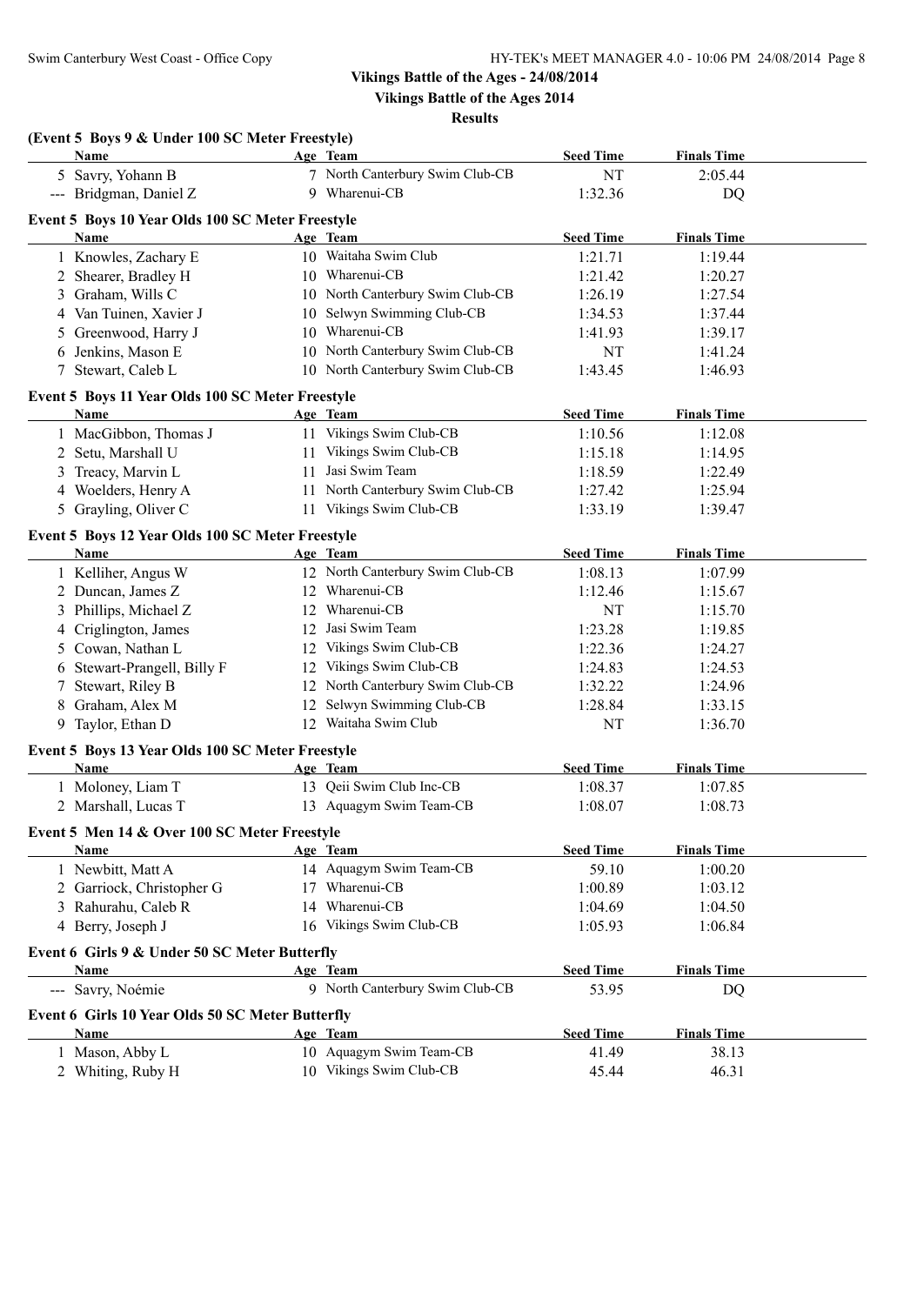**Vikings Battle of the Ages 2014**

| (Event 6 Girls 10 Year Olds 50 SC Meter Butterfly)      |          |                                 |                  |                    |  |
|---------------------------------------------------------|----------|---------------------------------|------------------|--------------------|--|
| Name                                                    | Age Team |                                 | <b>Seed Time</b> | <b>Finals Time</b> |  |
| 3 McGuinness, Alannah M                                 |          | 10 Wharenui-CB                  | 53.32            | 53.09              |  |
| --- Clarkson, Kyra A                                    |          | 10 Waitaha Swim Club            | 57.44            | <b>DQ</b>          |  |
| Event 6 Girls 11 Year Olds 50 SC Meter Butterfly        |          |                                 |                  |                    |  |
| Name                                                    | Age Team |                                 | <b>Seed Time</b> | <b>Finals Time</b> |  |
| 1 Mathie, Kate R                                        |          | 11 Qeii Swim Club Inc-CB        | 37.60            | 37.34              |  |
| Event 6 Girls 12 Year Olds 50 SC Meter Butterfly        |          |                                 |                  |                    |  |
| Name                                                    | Age Team |                                 | <b>Seed Time</b> | <b>Finals Time</b> |  |
| 1 McBride, Katie R                                      |          | 12 Aquagym Swim Team-CB         | 35.54            | 35.48              |  |
| 2 Whiting, Maggie A                                     |          | 12 Vikings Swim Club-CB         | 35.45            | 36.27              |  |
| 3 Tiltman, Miki S                                       |          | 12 Selwyn Swimming Club-CB      | 41.05            | 39.97              |  |
| 4 Ford, Kendra K                                        |          | 12 Vikings Swim Club-CB         | 40.24            | 40.33              |  |
| Event 6 Girls 13 Year Olds 50 SC Meter Butterfly        |          |                                 |                  |                    |  |
| Name                                                    | Age Team |                                 | <b>Seed Time</b> | <b>Finals Time</b> |  |
| 1 Hunter, Sarah J                                       |          | 13 Vikings Swim Club-CB         | 37.61            | 37.62              |  |
| 2 McKenzie, Caitlin G                                   |          | 13 Vikings Swim Club-CB         | 39.93            | 41.26              |  |
| 3 Perigo, Abbey R                                       |          | 13 Wharenui-CB                  | NT               | 43.44              |  |
| Event 6 Women 14 & Over 50 SC Meter Butterfly           |          |                                 |                  |                    |  |
| Name                                                    | Age Team |                                 | <b>Seed Time</b> | <b>Finals Time</b> |  |
| 1 Charlton, Alanah                                      |          | 15 Vikings Swim Club-CB         | 33.43            | 33.32              |  |
| 2 King, Amelia R                                        |          | 14 Vikings Swim Club-CB         | 34.46            | 35.30              |  |
| 3 McKee, Toni I                                         |          | 16 Waitaha Swim Club            | 36.04            | 35.86              |  |
| 4 Scott, Nicole H                                       |          | 14 Aquagym Swim Team-CB         | 37.51            | 37.31              |  |
| 5 Findlay, Sarah                                        |          | 17 Jasi Swim Team               | 48.33            | 43.92              |  |
| Event 6 Boys 10 Year Olds 50 SC Meter Butterfly         |          |                                 |                  |                    |  |
| <b>Name</b>                                             | Age Team |                                 | <b>Seed Time</b> | <b>Finals Time</b> |  |
| 1 Barr, Connor                                          |          | 10 Aquagym Swim Team-CB         | 43.52            | 41.98              |  |
| 2 McBride, Lachlan R                                    |          | 10 Aquagym Swim Team-CB         | 45.48            | 48.90              |  |
|                                                         |          |                                 |                  |                    |  |
| Event 6 Boys 11 Year Olds 50 SC Meter Butterfly<br>Name |          |                                 |                  |                    |  |
|                                                         | Age Team | 11 Wharenui-CB                  | <b>Seed Time</b> | <b>Finals Time</b> |  |
| 1 Baker, Zac Z                                          |          |                                 | 33.65            | 34.14              |  |
| 2 Chamberlain, Taylor B                                 |          | 11 Aquagym Swim Team-CB         | 40.95            | 39.58              |  |
| Event 6 Boys 12 Year Olds 50 SC Meter Butterfly         |          |                                 |                  |                    |  |
| Name Age Team                                           |          |                                 | <b>Seed Time</b> | <b>Finals Time</b> |  |
| 1 Wilding, Ben A                                        |          | 12 Wharenui-CB                  | 38.76            | 38.70              |  |
| 2 Criglington, James                                    |          | 12 Jasi Swim Team               | 49.49            | 41.59              |  |
| 3 Perigo, Izak Z                                        |          | 12 Wharenui-CB                  | 44.85            | 45.22              |  |
| 4 Darby, Olliver H                                      |          | 12 Vikings Swim Club-CB         | 43.93            | 45.88              |  |
| 5 Clarke, Hamish E                                      |          | 12 Jasi Swim Team               | 50.21            | 50.71              |  |
| Event 6 Men 14 & Over 50 SC Meter Butterfly             |          |                                 |                  |                    |  |
| Name                                                    | Age Team |                                 | <b>Seed Time</b> | <b>Finals Time</b> |  |
| 1 Sutton, Ben J                                         |          | 16 Wharenui-CB                  | 27.79            | 28.35              |  |
| Event 7 Girls 9 & Under 100 SC Meter Backstroke         |          |                                 |                  |                    |  |
| <b>Name</b>                                             | Age Team |                                 | <b>Seed Time</b> | <b>Finals Time</b> |  |
| 1 Smith, Bonnie R                                       |          | 9 North Canterbury Swim Club-CB | 1:50.98          | 1:48.81            |  |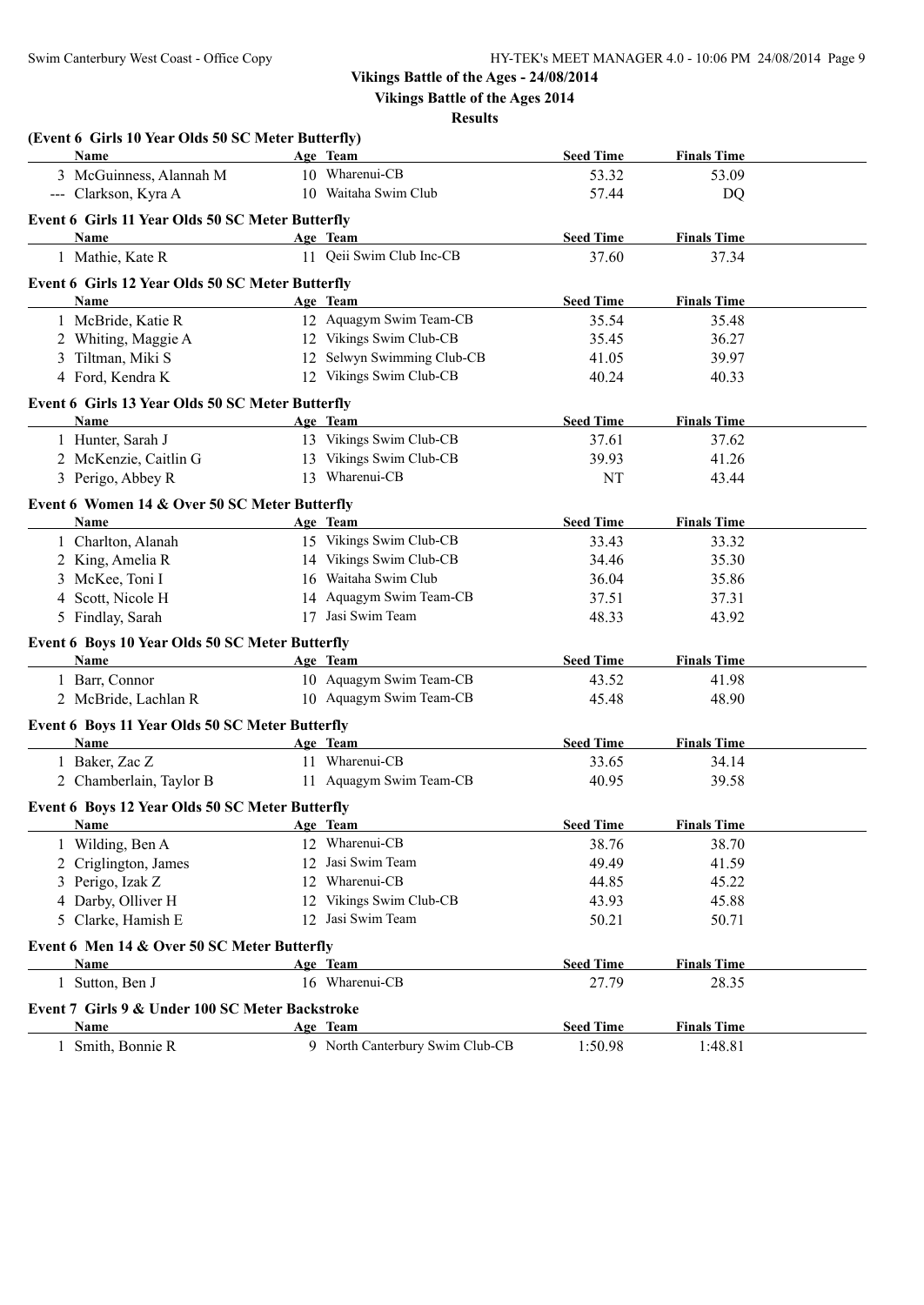**Vikings Battle of the Ages 2014**

|   | Event 7 Girls 10 Year Olds 100 SC Meter Backstroke<br>Name |    | Age Team                         | <b>Seed Time</b> | <b>Finals Time</b> |  |
|---|------------------------------------------------------------|----|----------------------------------|------------------|--------------------|--|
|   | 1 Rahurahu, Holly M                                        |    | 10 Wharenui-CB                   | 1:28.21          | 1:26.22            |  |
|   | Event 7 Girls 11 Year Olds 100 SC Meter Backstroke         |    |                                  |                  |                    |  |
|   | Name                                                       |    | Age Team                         | <b>Seed Time</b> | <b>Finals Time</b> |  |
|   | 1 Masangkay, Jermaine                                      |    | 11 Aquagym Swim Team-CB          | 1:22.11          | 1:21.85            |  |
|   | 2 Perry, Violette E                                        |    | 11 Aquagym Swim Team-CB          | 1:24.01          | 1:23.91            |  |
|   | 3 Mathie, Kate R                                           |    | 11 Qeii Swim Club Inc-CB         | 1:28.45          | 1:26.61            |  |
|   | 4 Wrathall, Olivia N                                       |    | 11 Jasi Swim Team                | 1:26.76          | 1:27.02            |  |
| 5 | Schroder, Emma K                                           |    | 11 North Canterbury Swim Club-CB | 1:33.69          | 1:32.42            |  |
|   | 6 Bridgman, Holly Z                                        |    | 11 Wharenui-CB                   | NT               | 1:45.14            |  |
|   | --- Hackett, Tayla B                                       |    | 11 North Canterbury Swim Club-CB | 1:33.20          | DQ                 |  |
|   |                                                            |    |                                  |                  |                    |  |
|   | Event 7 Girls 12 Year Olds 100 SC Meter Backstroke         |    |                                  |                  |                    |  |
|   | Name                                                       |    | Age Team                         | <b>Seed Time</b> | <b>Finals Time</b> |  |
|   | 1 McBride, Katie R                                         |    | 12 Aquagym Swim Team-CB          | 1:20.45          | 1:17.77            |  |
|   | 2 Noye, Annamiek D                                         |    | 12 North Canterbury Swim Club-CB | 1:22.60          | 1:22.99            |  |
|   | 3 Roche, Jess M                                            |    | 12 North Canterbury Swim Club-CB | 1:25.72          | 1:26.31            |  |
|   | 4 Day, Tayla L                                             |    | 12 Waitaha Swim Club             | 1:26.78          | 1:27.47            |  |
|   | 5 O'Sullivan, Baileigh S                                   | 12 | Jasi Swim Team                   | 1:32.42          | 1:31.40            |  |
|   | 6 Prusas, Amelia K                                         | 12 | Selwyn Swimming Club-CB          | NT               | 1:33.21            |  |
|   | --- Hammond, Amber J                                       | 12 | Wharenui-CB                      | 1:31.75          | DQ                 |  |
|   | --- Day, Alyx R                                            |    | 12 Waitaha Swim Club             | 1:37.01          | DQ                 |  |
|   | Event 7 Girls 13 Year Olds 100 SC Meter Backstroke         |    |                                  |                  |                    |  |
|   | Name                                                       |    | Age Team                         | <b>Seed Time</b> | <b>Finals Time</b> |  |
|   | 1 MacDonald, Amelia M                                      |    | 13 Aquagym Swim Team-CB          | 1:20.51          | 1:22.56            |  |
|   | 2 Anderson, Olivia G                                       |    | 13 Vikings Swim Club-CB          | 1:24.69          | 1:26.38            |  |
|   | 3 Newell, Hannah M                                         |    | 13 Waitaha Swim Club             | 1:33.02          | 1:27.71            |  |
|   | 4 Clayden, Cerys R                                         |    | 13 Vikings Swim Club-CB          | 1:27.70          | 1:29.38            |  |
|   | Event 7 Women 14 & Over 100 SC Meter Backstroke            |    |                                  |                  |                    |  |
|   | Name                                                       |    | Age Team                         | <b>Seed Time</b> | <b>Finals Time</b> |  |
|   | 1 Treacy, Ella G                                           |    | 15 Wharenui-CB                   | 1:18.93          | 1:17.84            |  |
|   | 2 Evans, Celine A                                          |    | 16 Qeii Swim Club Inc-CB         | 1:17.25          | 1:18.73            |  |
|   | 3 Buckley, Hayley A                                        |    | 14 Aquagym Swim Team-CB          | 1:14.98          | 1:18.88            |  |
|   |                                                            |    | 15 Vikings Swim Club-CB          |                  |                    |  |
|   | 4 Charlton, Alanah                                         |    | 16 North Canterbury Swim Club-CB | 1:19.75<br>NT    | 1:19.03            |  |
|   | 5 Cleary, Gabrielle I                                      |    |                                  |                  | 1:41.54            |  |
|   | Event 7 Boys 9 & Under 100 SC Meter Backstroke             |    |                                  |                  |                    |  |
|   | <b>Name</b>                                                |    | Age Team                         | <b>Seed Time</b> | <b>Finals Time</b> |  |
|   | 1 Lockhart, Callum J                                       |    | 9 Vikings Swim Club-CB           | 1:38.13          | 1:47.64            |  |
|   | 2 Persico, Joshua M                                        | 9  | Jasi Swim Team                   | 2:00.33          | 2:00.44            |  |
|   | Event 7 Boys 10 Year Olds 100 SC Meter Backstroke          |    |                                  |                  |                    |  |
|   | Name                                                       |    | Age Team                         | <b>Seed Time</b> | <b>Finals Time</b> |  |
|   | 1 Knowles, Zachary E                                       |    | 10 Waitaha Swim Club             | 1:36.21          | 1:31.38            |  |
|   | 2 McBride, Lachlan R                                       |    | 10 Aquagym Swim Team-CB          | NT               | 1:37.89            |  |
|   |                                                            |    |                                  |                  |                    |  |
|   | Event 7 Boys 11 Year Olds 100 SC Meter Backstroke          |    | Age Team                         |                  |                    |  |
|   | <b>Name</b>                                                |    | 11 Vikings Swim Club-CB          | <b>Seed Time</b> | <b>Finals Time</b> |  |
|   | 1 MacGibbon, Thomas J                                      |    | 11 Vikings Swim Club-CB          | 1:22.86          | 1:21.10            |  |
|   | 2 McKenzie, Lochlan J                                      |    |                                  | 1:20.76          | 1:21.15            |  |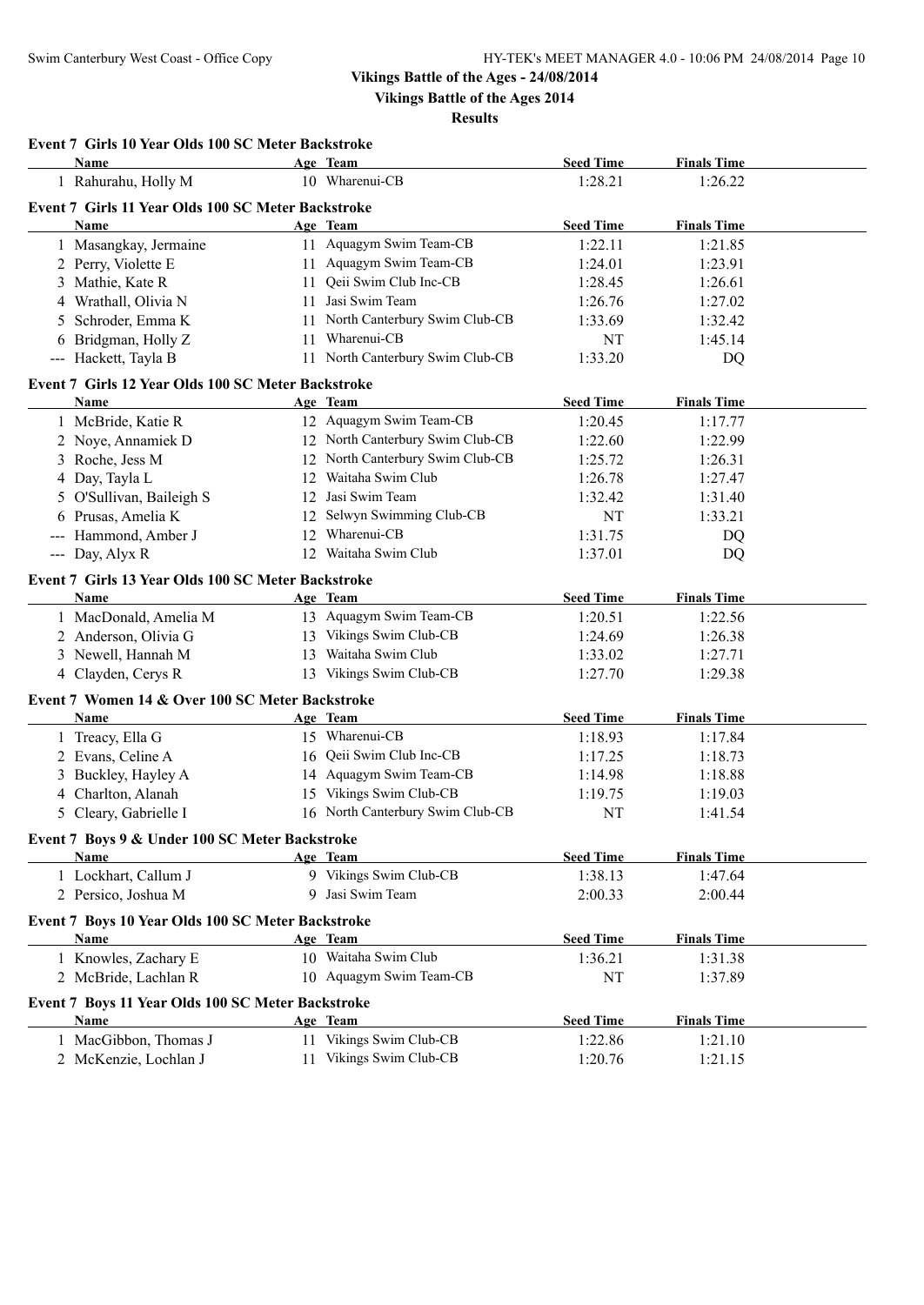|   | (Event 7 Boys 11 Year Olds 100 SC Meter Backstroke) |    |                                  |                  |                    |  |
|---|-----------------------------------------------------|----|----------------------------------|------------------|--------------------|--|
|   | <b>Name</b>                                         |    | Age Team                         | <b>Seed Time</b> | <b>Finals Time</b> |  |
|   | 3 Setu, Marshall U                                  |    | 11 Vikings Swim Club-CB          | 1:26.15          | 1:25.44            |  |
|   | 4 Chamberlain, Taylor B                             |    | 11 Aquagym Swim Team-CB          | 1:34.28          | 1:27.35            |  |
|   | --- Treacy, Marvin L                                |    | 11 Jasi Swim Team                | 1:28.84          | DQ                 |  |
|   | Event 7 Boys 12 Year Olds 100 SC Meter Backstroke   |    |                                  |                  |                    |  |
|   | Name                                                |    | Age Team                         | <b>Seed Time</b> | <b>Finals Time</b> |  |
|   | 1 Rumble, Bryn L                                    |    | 12 Wharenui-CB                   | 1:08.44          | 1:08.77            |  |
|   | 2 Kelliher, Angus W                                 |    | 12 North Canterbury Swim Club-CB | 1:16.88          | 1:15.35            |  |
| 3 | Jones, Calum A                                      |    | 12 Aquagym Swim Team-CB          | 1:33.35          | 1:33.05            |  |
| 4 | Stark, Jacob S                                      |    | 12 Waitaha Swim Club             | 1:40.46          | 1:37.53            |  |
|   | 5 Stewart-Prangell, Billy F                         |    | 12 Vikings Swim Club-CB          | 1:38.64          | 1:42.81            |  |
|   | Event 7 Boys 13 Year Olds 100 SC Meter Backstroke   |    |                                  |                  |                    |  |
|   | Name                                                |    | Age Team                         | <b>Seed Time</b> | <b>Finals Time</b> |  |
|   | 1 Morton, Nick P                                    |    | 13 North Canterbury Swim Club-CB | 1:32.32          | 1:35.89            |  |
|   | 2 Edwards, Celyn L                                  |    | 13 Selwyn Swimming Club-CB       | 1:47.00          | 1:47.90            |  |
|   | Event 7 Men 14 & Over 100 SC Meter Backstroke       |    |                                  |                  |                    |  |
|   | Name                                                |    | Age Team                         | <b>Seed Time</b> | <b>Finals Time</b> |  |
|   | 1 Hall, Joe                                         |    | 14 Aquagym Swim Team-CB          | 1:13.35          | 1:14.86            |  |
|   | Event 8 Girls 9 & Under 50 SC Meter Breaststroke    |    |                                  |                  |                    |  |
|   | Name                                                |    | Age Team                         | <b>Seed Time</b> | <b>Finals Time</b> |  |
|   | 1 Weston, Agatha                                    |    | 9 Jasi Swim Team                 | 55.85            | 54.90              |  |
|   | 2 MacGibbon, Natasha J                              |    | Vikings Swim Club-CB             | 57.35            | 57.00              |  |
| 3 | Greenwood, Lily G                                   |    | Wharenui-CB                      | 1:03.62          | 1:03.64            |  |
|   | 4 Kelliher, Jessie F                                |    | North Canterbury Swim Club-CB    | 1:01.43          | 1:04.96            |  |
| 5 | Morrow, Neve M                                      |    | 9 Vikings Swim Club-CB           | NT               | 1:08.66            |  |
| 6 | Jenkins, Kyra M                                     |    | 9 North Canterbury Swim Club-CB  | 1:06.95          | 1:08.81            |  |
|   | 7 Mason, Emma C                                     |    | Aquagym Swim Team-CB             | 1:05.79          | 1:10.39            |  |
| 8 | Landridge, Jessica                                  |    | Templeton Swim Team-CB           | NT               | 1:40.76            |  |
|   | --- Lovatt, Noor M                                  | 9  | Wharenui-CB                      | NT               | DQ                 |  |
|   | --- Smith, Holly M                                  |    | Waitaha Swim Club                | NT               | DQ                 |  |
|   | --- Haugh, Ilea A                                   |    | 8 Waitaha Swim Club              | 1:27.17          | <b>DQ</b>          |  |
|   |                                                     |    |                                  |                  |                    |  |
|   | Event 8 Girls 10 Year Olds 50 SC Meter Breaststroke |    |                                  |                  |                    |  |
|   | Name                                                |    | Age Team<br>10 Waitaha Swim Club | <b>Seed Time</b> | <b>Finals Time</b> |  |
|   | 1 McKee, Jessie R                                   |    |                                  | 49.91            | 49.91              |  |
|   | 2 Rumble, Scarlett Z                                |    | 10 Wharenui-CB                   | 54.06            | 52.64              |  |
| 3 | Martin, Taylah A                                    | 10 | Selwyn Swimming Club-CB          | NT               | 53.17              |  |
| 4 | Day, Caitlyn G                                      | 10 | Waitaha Swim Club                | 55.54            | 57.80              |  |
| 5 | Mitchell, Bethany A                                 | 10 | Waitaha Swim Club                | 1:02.65          | 1:02.96            |  |
| 6 | Hammond, Erin Z                                     | 10 | Wharenui-CB                      | NT               | 1:02.99            |  |
| 7 | Mountford, Willow A                                 |    | 10 Selwyn Swimming Club-CB       | NT               | 1:05.15            |  |
|   | --- Scrymgeour, Isabelle P                          |    | 10 Aquagym Swim Team-CB          | 54.45            | DQ                 |  |
|   | Event 8 Girls 11 Year Olds 50 SC Meter Breaststroke |    |                                  |                  |                    |  |
|   | <b>Name</b>                                         |    | Age Team                         | <b>Seed Time</b> | <b>Finals Time</b> |  |
|   | 1 Weston, Eve                                       |    | 11 Jasi Swim Team                | 47.00            | 44.87              |  |
|   | 2 Hunter, Sophia M                                  |    | 11 Aquagym Swim Team-CB          | NT               | 48.60              |  |
| 3 | Bridgman, Holly Z                                   |    | 11 Wharenui-CB                   | NT               | 49.59              |  |
|   | 4 Higgs, Virginia E                                 |    | 11 North Canterbury Swim Club-CB | NT               | 51.16              |  |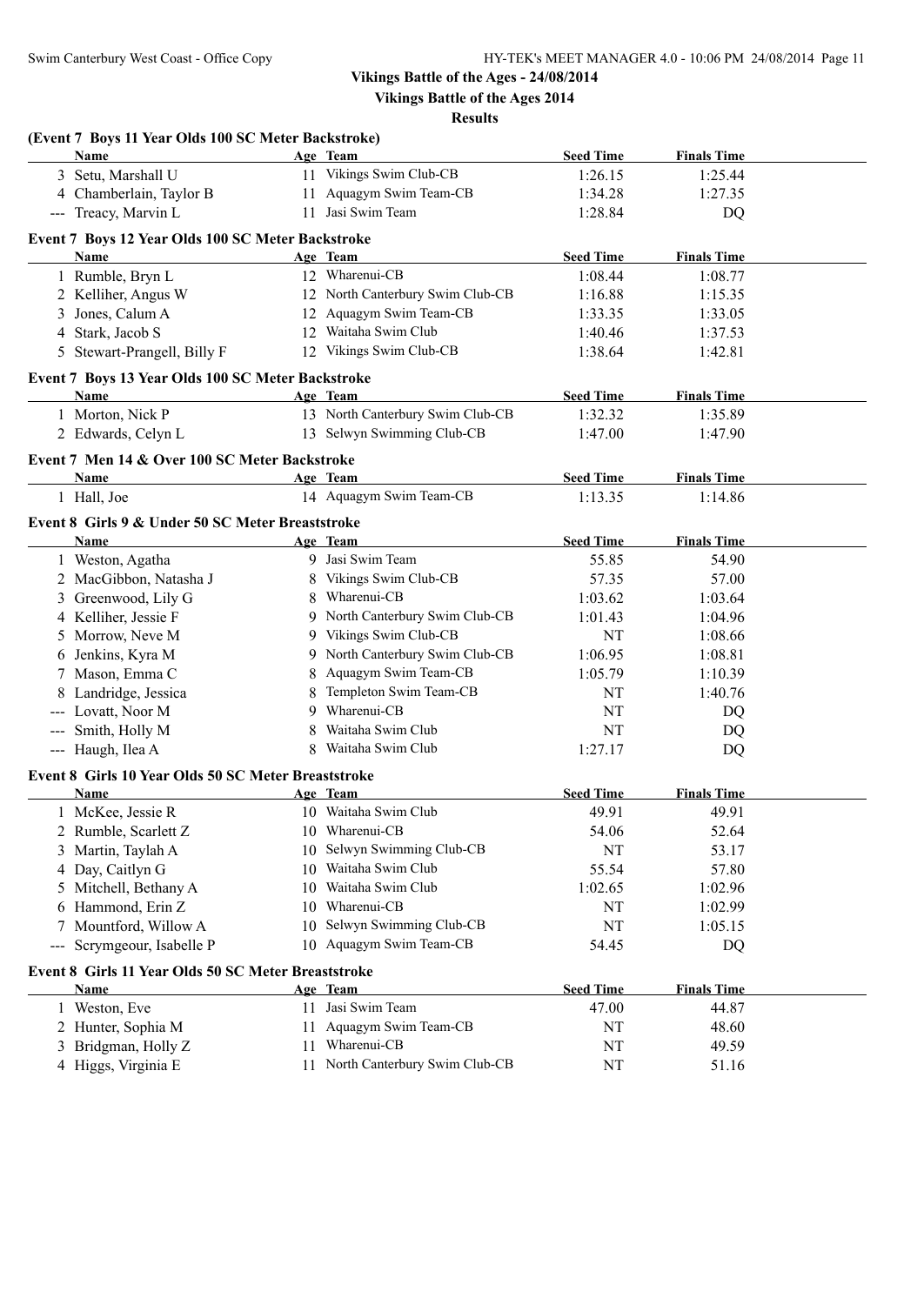| Event 8 Girls 12 Year Olds 50 SC Meter Breaststroke         |    |                                  |                  |                    |  |
|-------------------------------------------------------------|----|----------------------------------|------------------|--------------------|--|
| <b>Name</b>                                                 |    | Age Team                         | <b>Seed Time</b> | <b>Finals Time</b> |  |
| 1 Carolan, Jessica E                                        |    | 12 Vikings Swim Club-CB          | 47.50            | 46.24              |  |
| 2 Prusas, Amelia K                                          |    | 12 Selwyn Swimming Club-CB       | 49.19            | 52.23              |  |
| 3 Bennett, Paris L                                          |    | 12 Waitaha Swim Club             | 52.39            | 52.62              |  |
| 4 Day, Alyx R                                               |    | 12 Waitaha Swim Club             | 54.70            | 53.12              |  |
| 5 Coward, Ayla K                                            |    | 12 Vikings Swim Club-CB          | 50.39            | 53.83              |  |
|                                                             |    |                                  |                  |                    |  |
| Event 8 Girls 13 Year Olds 50 SC Meter Breaststroke<br>Name |    | Age Team                         | <b>Seed Time</b> | <b>Finals Time</b> |  |
| 1 McKenzie, Caitlin G                                       |    | 13 Vikings Swim Club-CB          | 44.64            | 44.95              |  |
| 2 McClure, Sarah M                                          |    | 13 Selwyn Swimming Club-CB       | 47.43            | 46.84              |  |
|                                                             |    | 13 Wharenui-CB                   |                  |                    |  |
| 3 Perigo, Abbey R                                           |    | 13 Jasi Swim Team                | 48.82            | 48.09              |  |
| 4 Sapsford, Katie                                           |    |                                  | 49.45            | 49.57              |  |
| --- Mortimer, Polly A                                       |    | 13 Aquagym Swim Team-CB          | NT               | DQ                 |  |
| Event 8 Women 14 & Over 50 SC Meter Breaststroke            |    |                                  |                  |                    |  |
| Name                                                        |    | Age Team                         | <b>Seed Time</b> | <b>Finals Time</b> |  |
| 1 Wilson, Alexandra L                                       |    | 15 Jasi Swim Team                | 41.30            | 42.02              |  |
| 2 McKee, Toni I                                             |    | 16 Waitaha Swim Club             | 41.89            | 42.24              |  |
| 3 Wilding, Annabelle M                                      |    | 15 Wharenui-CB                   | 45.21            | 44.41              |  |
| 4 Godsell, Beth R                                           |    | 14 Vikings Swim Club-CB          | 45.67            | 45.57              |  |
| 5 Hendren, Caitlin A                                        |    | 16 Jasi Swim Team                | 44.08            | 46.33              |  |
| --- Cleary, Gabrielle I                                     |    | 16 North Canterbury Swim Club-CB | NT               | DQ                 |  |
|                                                             |    |                                  |                  |                    |  |
| Event 8 Boys 9 & Under 50 SC Meter Breaststroke<br>Name     |    | Age Team                         | <b>Seed Time</b> | <b>Finals Time</b> |  |
| 1 Clements, Jacob S                                         |    | 9 Jasi Swim Team                 | 58.32            | 58.13              |  |
| 2 Woelders, Charles H                                       |    | 9 North Canterbury Swim Club-CB  | <b>NT</b>        | 1:04.09            |  |
|                                                             |    | 7 North Canterbury Swim Club-CB  |                  |                    |  |
| Savry, Yohann B<br>3                                        |    | Waitaha Swim Club                | 1:21.35          | 1:14.26            |  |
| Renata-Henare, George z<br>$\qquad \qquad - -$              | 8  |                                  | NT               | DQ                 |  |
| Bridgman, Daniel Z                                          |    | 9 Wharenui-CB                    | NT               | DQ                 |  |
| Aikawa, Oliver H                                            |    | 9 Aquagym Swim Team-CB           | 1:01.01          | DQ                 |  |
| --- Smith, Benjamin J                                       |    | 9 Waitaha Swim Club              | NT               | DQ                 |  |
| Event 8 Boys 10 Year Olds 50 SC Meter Breaststroke          |    |                                  |                  |                    |  |
| Name                                                        |    | Age Team                         | <b>Seed Time</b> | <b>Finals Time</b> |  |
| 1 Anashkin, Danit                                           |    | 10 Qeii Swim Club Inc-CB         | NT               | 59.24              |  |
| 2 Jenkins, Mason E                                          |    | 10 North Canterbury Swim Club-CB | 1:01.93          | 1:00.89            |  |
| 3 Reid, Zander M                                            |    | 10 Aquagym Swim Team-CB          | 1:02.37          | 1:01.13            |  |
| 4 Van Tuinen, Xavier J                                      |    | 10 Selwyn Swimming Club-CB       | 57.03            | 1:02.09            |  |
| Event 8 Boys 11 Year Olds 50 SC Meter Breaststroke          |    |                                  |                  |                    |  |
| Name                                                        |    | Age Team                         | <b>Seed Time</b> | <b>Finals Time</b> |  |
| 1 Reid, Clay W                                              |    | 11 Aquagym Swim Team-CB          | 52.57            | 52.07              |  |
| 2 Edwards, Ieuan W                                          | 11 | Selwyn Swimming Club-CB          | 1:09.59          | 1:10.68            |  |
|                                                             |    | Aquagym Swim Team-CB             |                  |                    |  |
| Baxter, Josh A                                              | 11 |                                  | NT               | DQ                 |  |
| Cunningham, Luke S<br>$--$                                  |    | 11 Vikings Swim Club-CB          | 1:10.72          | <b>DQ</b>          |  |
| Event 8 Boys 12 Year Olds 50 SC Meter Breaststroke          |    |                                  |                  |                    |  |
| Name                                                        |    | Age Team                         | <b>Seed Time</b> | <b>Finals Time</b> |  |
| 1 Van Tuinen, Ethan D                                       |    | 12 Selwyn Swimming Club-CB       | 46.10            | 46.47              |  |
| 2 Clarke, Hamish E                                          |    | 12 Jasi Swim Team                | 52.26            | 52.20              |  |
| 3 Taylor, Ethan D                                           |    | 12 Waitaha Swim Club             | 1:07.55          | 57.29              |  |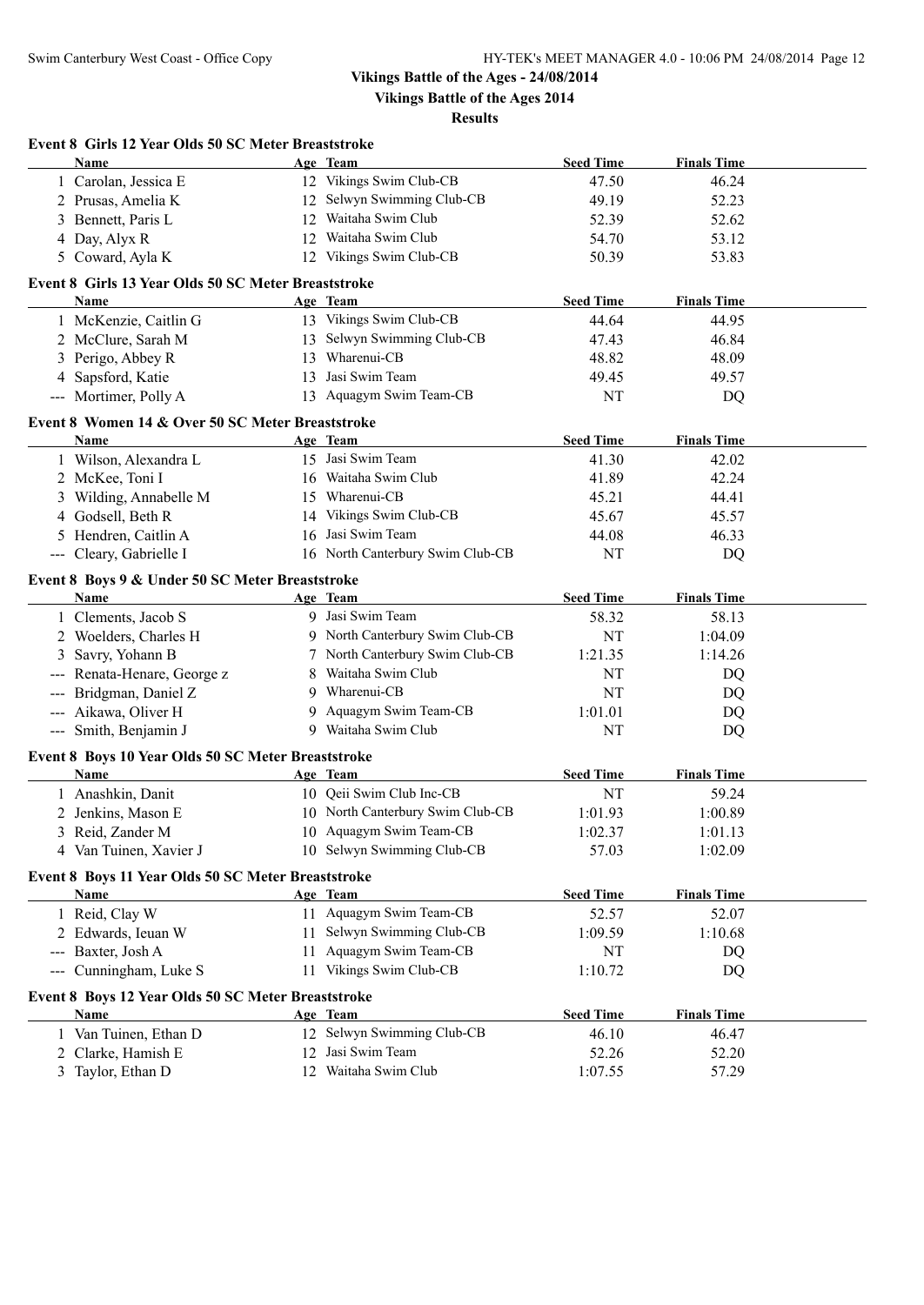**Vikings Battle of the Ages 2014**

| (Event 8 Boys 12 Year Olds 50 SC Meter Breaststroke)<br><b>Name</b> |    | Age Team                                            | <b>Seed Time</b> | <b>Finals Time</b> |  |
|---------------------------------------------------------------------|----|-----------------------------------------------------|------------------|--------------------|--|
| --- Dickie, Eugene P                                                |    | 12 North Canterbury Swim Club-CB                    | NT               | DQ                 |  |
|                                                                     |    |                                                     |                  |                    |  |
| Event 8 Boys 13 Year Olds 50 SC Meter Breaststroke                  |    |                                                     |                  |                    |  |
| Name                                                                |    | Age Team                                            | <b>Seed Time</b> | <b>Finals Time</b> |  |
| 1 Marshall, Lucas T                                                 |    | 13 Aquagym Swim Team-CB<br>13 Qeii Swim Club Inc-CB | 39.74            | 39.24              |  |
| 2 Moloney, Liam T                                                   |    |                                                     | 41.54            | 41.34              |  |
| Event 8 Men 14 & Over 50 SC Meter Breaststroke                      |    |                                                     |                  |                    |  |
| Name                                                                |    | Age Team                                            | <b>Seed Time</b> | <b>Finals Time</b> |  |
| 1 Ting, Jonas Y                                                     |    | 14 Vikings Swim Club-CB                             | 44.75            | 45.31              |  |
| Event 9 Girls 9 & Under 100 SC Meter IM                             |    |                                                     |                  |                    |  |
| Name                                                                |    | Age Team                                            | <b>Seed Time</b> | <b>Finals Time</b> |  |
| 1 Smith, Bonnie R                                                   |    | 9 North Canterbury Swim Club-CB                     | 1:51.70          | 1:52.34            |  |
| --- Weston, Agatha                                                  |    | 9 Jasi Swim Team                                    | 1:50.53          | DQ                 |  |
| Event 9 Girls 10 Year Olds 100 SC Meter IM                          |    |                                                     |                  |                    |  |
| Name                                                                |    | Age Team                                            | <b>Seed Time</b> | <b>Finals Time</b> |  |
| 1 Rahurahu, Holly M                                                 |    | 10 Wharenui-CB                                      | 1:37.76          | 1:31.71            |  |
| 2 Smith, Rose A                                                     |    | 10 North Canterbury Swim Club-CB                    | 1:38.96          | 1:42.84            |  |
| 3 Whiting, Ruby H                                                   |    | 10 Vikings Swim Club-CB                             | 1:52.47          | 1:46.22            |  |
| 4 Kamminga, Jasmin N                                                |    | 10 Jasi Swim Team                                   | 1:47.31          | 1:48.63            |  |
| 5 Lowe, Hanna J                                                     |    | 10 Vikings Swim Club-CB                             | NT               | 1:54.23            |  |
| 6 Scott, Mikayla A                                                  |    | 10 Vikings Swim Club-CB                             | NT               | 1:59.88            |  |
| 7 Mountford, Willow A                                               |    | 10 Selwyn Swimming Club-CB                          | NT               | 2:09.40            |  |
| Hammond, Erin Z                                                     | 10 | Wharenui-CB                                         | 1:55.27          | DQ                 |  |
| --- Clarkson, Kyra A                                                |    | 10 Waitaha Swim Club                                | 1:54.43          | DQ                 |  |
| Event 9 Girls 11 Year Olds 100 SC Meter IM                          |    |                                                     |                  |                    |  |
| Name                                                                |    | Age Team                                            | <b>Seed Time</b> | <b>Finals Time</b> |  |
| 1 Masangkay, Jermaine                                               |    | 11 Aquagym Swim Team-CB                             | 1:29.75          | 1:27.49            |  |
| 2 Weston, Eve                                                       |    | 11 Jasi Swim Team                                   | NT               | 1:29.85            |  |
| 3 Mathie, Kate R                                                    | 11 | Qeii Swim Club Inc-CB                               | 1:30.50          | 1:30.60            |  |
| 4 Perry, Violette E                                                 |    | 11 Aquagym Swim Team-CB                             | 1:30.84          | 1:35.51            |  |
| 5 Farrant, Katelyn M                                                |    | 11 Aquagym Swim Team-CB                             | 1:35.21          | 1:37.06            |  |
| 6 Schroder, Emma K                                                  |    | 11 North Canterbury Swim Club-CB                    | 1:38.13          | 1:39.21            |  |
| 7 Restieaux, Charlotte D                                            |    | 11 Vikings Swim Club-CB                             | NT               | 1:48.01            |  |
| --- Hackett, Tayla B                                                |    | 11 North Canterbury Swim Club-CB                    | 1:35.46          | D <sub>O</sub>     |  |
|                                                                     |    |                                                     |                  |                    |  |
| Event 9 Girls 12 Year Olds 100 SC Meter IM<br>Name                  |    | Age Team                                            | <b>Seed Time</b> | <b>Finals Time</b> |  |
| 1 Whiting, Maggie A                                                 |    | 12 Vikings Swim Club-CB                             | 1:26.26          | 1:26.27            |  |
| 2 Whittington-Clent, Samara C                                       | 12 | Wharenui-CB                                         | 1:23.20          | 1:26.38            |  |
| 3 Tiltman, Miki S                                                   | 12 | Selwyn Swimming Club-CB                             | 1:27.84          | 1:26.74            |  |
| 4 Naughton, Jennifer D                                              | 12 | Jasi Swim Team                                      | 1:34.13          | 1:28.70            |  |
| 5 Hammond, Amber J                                                  | 12 | Wharenui-CB                                         | 1:26.61          | 1:29.12            |  |
| 6 Noye, Annamiek D                                                  |    | 12 North Canterbury Swim Club-CB                    | 1:23.76          | 1:30.57            |  |
| 7 Day, Tayla L                                                      |    | 12 Waitaha Swim Club                                | 1:36.05          | 1:36.31            |  |
| 8 Day, Alyx R                                                       |    | 12 Waitaha Swim Club                                | 1:42.02          | 1:40.06            |  |
|                                                                     |    |                                                     |                  |                    |  |
| Event 9 Girls 13 Year Olds 100 SC Meter IM                          |    |                                                     |                  |                    |  |
| <b>Name</b>                                                         |    | Age Team                                            | <b>Seed Time</b> | <b>Finals Time</b> |  |
| 1 McGrath, Kasey J                                                  |    | 13 Aquagym Swim Team-CB                             | 1:17.41          | 1:18.14            |  |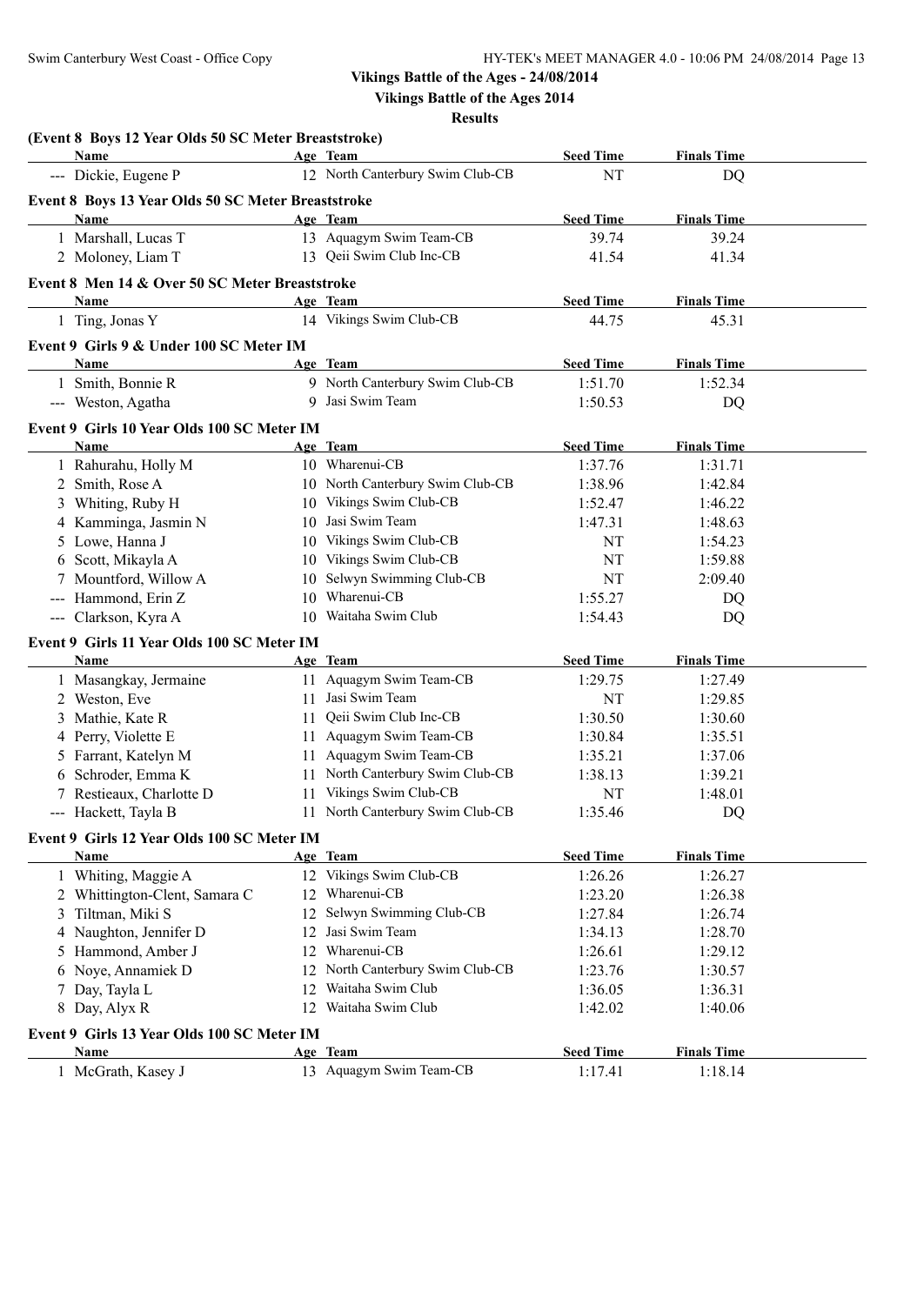# **Vikings Battle of the Ages 2014**

|                  | (Event 9 Girls 13 Year Olds 100 SC Meter IM) |    |                                  |                  |                    |  |
|------------------|----------------------------------------------|----|----------------------------------|------------------|--------------------|--|
| <b>Name</b>      |                                              |    | Age Team                         | <b>Seed Time</b> | <b>Finals Time</b> |  |
|                  | 2 Hunter, Sarah J                            |    | 13 Vikings Swim Club-CB          | 1:27.58          | 1:24.70            |  |
|                  | 3 Clayden, Cerys R                           |    | 13 Vikings Swim Club-CB          | 1:25.51          | 1:26.84            |  |
|                  | 4 MacDonald, Amelia M                        |    | 13 Aquagym Swim Team-CB          | 1:24.35          | 1:27.27            |  |
|                  | 5 Van Keulen, Lilly M                        |    | 13 Aquagym Swim Team-CB          | 1:33.24          | 1:30.46            |  |
|                  | 6 Haugh, Serena H                            |    | 13 Jasi Swim Team                | 1:38.94          | 1:40.06            |  |
|                  | Event 9 Women 14 & Over 100 SC Meter IM      |    |                                  |                  |                    |  |
| Name             |                                              |    | Age Team                         | <b>Seed Time</b> | <b>Finals Time</b> |  |
|                  | 1 Booker, Coral K                            |    | 16 Qeii Swim Club Inc-CB         | NT               | 1:15.64            |  |
| 2 In, Eugene     |                                              |    | 14 Aquagym Swim Team-CB          | 1:13.43          | 1:15.87            |  |
|                  | 3 Charlton, Alanah                           |    | 15 Vikings Swim Club-CB          | 1:22.98          | 1:19.20            |  |
|                  | 4 Buckley, Hayley A                          |    | 14 Aquagym Swim Team-CB          | 1:17.76          | 1:20.56            |  |
|                  | 5 Hegarty, Elsa M                            |    | 15 Qeii Swim Club Inc-CB         | 1:22.76          | 1:22.46            |  |
|                  | 6 King, Amelia R                             |    | 14 Vikings Swim Club-CB          | 1:20.70          | 1:22.84            |  |
| 7                | Sullivan, Maeve Z                            |    | 14 Wharenui-CB                   | 1:21.85          | 1:23.57            |  |
|                  | 8 Wilding, Annabelle M                       |    | 15 Wharenui-CB                   | 1:25.30          | 1:24.48            |  |
|                  | 9 Scott, Nicole H                            |    | 14 Aquagym Swim Team-CB          | 1:25.77          | 1:25.67            |  |
|                  | 10 Findlay, Sarah                            |    | 17 Jasi Swim Team                | 1:31.76          | 1:31.56            |  |
|                  | 11 Cleary, Caitlin S                         |    | 14 North Canterbury Swim Club-CB | 1:26.37          | 1:32.21            |  |
|                  |                                              |    |                                  |                  |                    |  |
|                  | Event 9 Boys 9 & Under 100 SC Meter IM       |    |                                  |                  |                    |  |
| Name             |                                              |    | Age Team                         | <b>Seed Time</b> | <b>Finals Time</b> |  |
|                  | 1 Persico, Joshua M                          |    | 9 Jasi Swim Team                 | 2:02.57          | 2:05.73            |  |
|                  | Event 9 Boys 10 Year Olds 100 SC Meter IM    |    |                                  |                  |                    |  |
| Name             |                                              |    | Age Team                         | <b>Seed Time</b> | <b>Finals Time</b> |  |
|                  | 1 Shearer, Bradley H                         |    | 10 Wharenui-CB                   | 1:32.79          | 1:32.14            |  |
|                  | 2 Barr, Connor                               |    | 10 Aquagym Swim Team-CB          | 1:36.34          | 1:34.80            |  |
|                  | 3 McBride, Lachlan R                         |    | 10 Aquagym Swim Team-CB          | 1:35.57          | 1:40.46            |  |
|                  | 4 Graham, Wills C                            |    | 10 North Canterbury Swim Club-CB | 1:43.62          | 1:42.15            |  |
| 5                | Anashkin, Danit                              | 10 | Qeii Swim Club Inc-CB            | NT               | 1:53.16            |  |
|                  | 6 Greenwood, Harry J                         |    | 10 Wharenui-CB                   | NT               | 1:55.52            |  |
|                  | Stewart, Caleb L                             |    | 10 North Canterbury Swim Club-CB | NT               | 2:10.08            |  |
|                  | --- Reid, Zander M                           |    | 10 Aquagym Swim Team-CB          | NT               | DQ                 |  |
|                  |                                              |    |                                  |                  |                    |  |
| Name             | Event 9 Boys 11 Year Olds 100 SC Meter IM    |    | Age Team                         | <b>Seed Time</b> | <b>Finals Time</b> |  |
|                  | 1 Baker, Zac Z                               |    | 11 Wharenui-CB                   | 1:25.05          | 1:19.26            |  |
| 2                | Setu, Marshall U                             | 11 | Vikings Swim Club-CB             | 1:28.74          | 1:27.20            |  |
|                  | Woelders, Henry A                            | 11 | North Canterbury Swim Club-CB    |                  |                    |  |
| 3                |                                              |    | Vikings Swim Club-CB             | 1:38.96          | 1:40.30            |  |
|                  | 4 Grayling, Oliver C                         | 11 | Aquagym Swim Team-CB             | 1:52.09          | 1:56.27            |  |
| --- Reid, Clay W |                                              | 11 |                                  | NT               | DQ                 |  |
|                  | Event 9 Boys 12 Year Olds 100 SC Meter IM    |    |                                  |                  |                    |  |
| Name             |                                              |    | Age Team                         | <b>Seed Time</b> | <b>Finals Time</b> |  |
|                  | 1 Wilding, Ben A                             |    | 12 Wharenui-CB                   | 1:28.15          | 1:28.29            |  |
|                  | 2 Van Tuinen, Ethan D                        | 12 | Selwyn Swimming Club-CB          | 1:34.68          | 1:35.01            |  |
| 3                | Phillips, Michael Z                          |    | 12 Wharenui-CB                   | NT               | 1:37.79            |  |
|                  | 4 Cowan, Nathan L                            | 12 | Vikings Swim Club-CB             | 1:36.24          | 1:38.90            |  |
|                  | 5 Graham, Alex M                             |    | 12 Selwyn Swimming Club-CB       | 1:44.39          | 1:41.24            |  |
|                  |                                              |    |                                  |                  |                    |  |